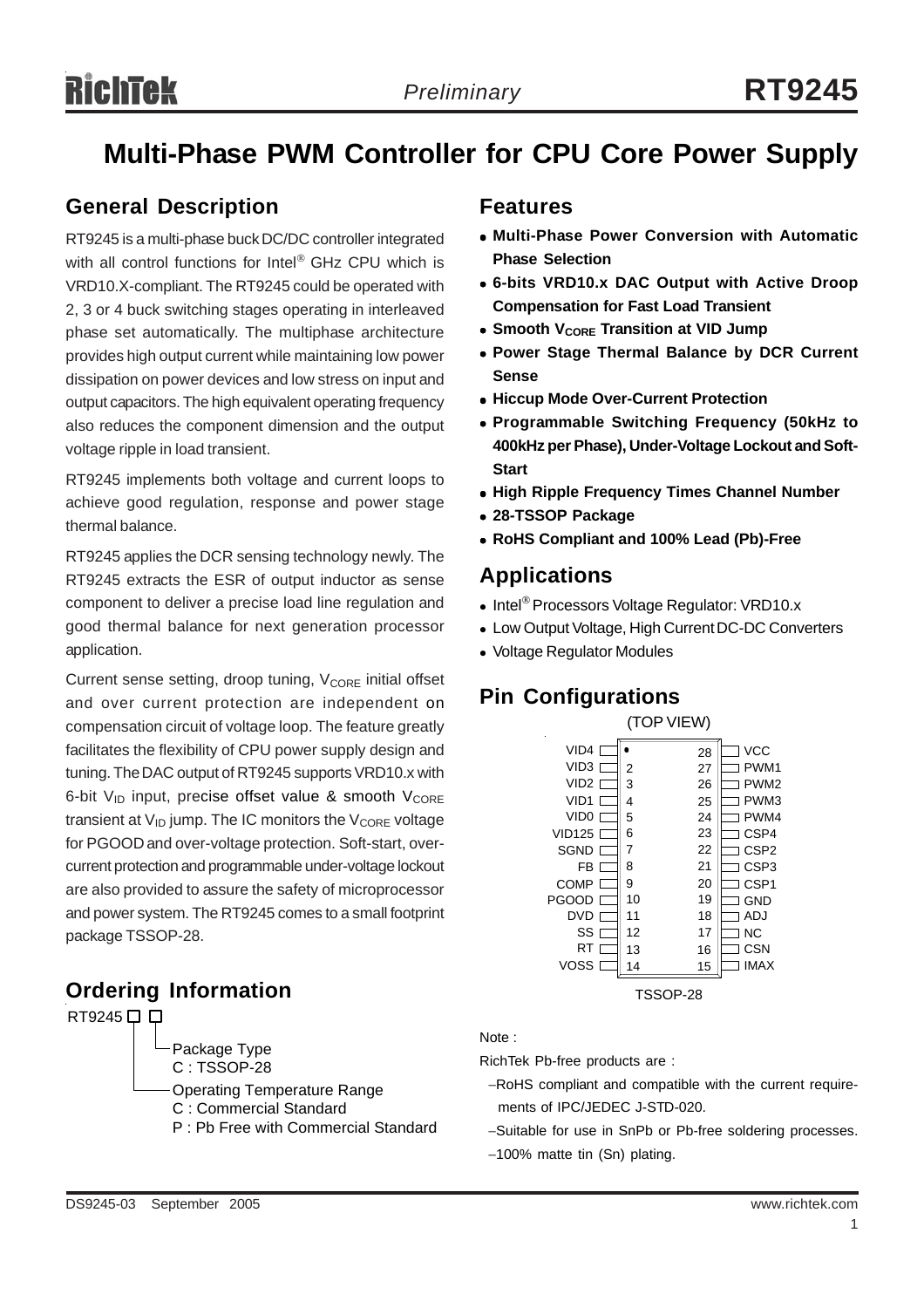# **Typical Application Circuit**

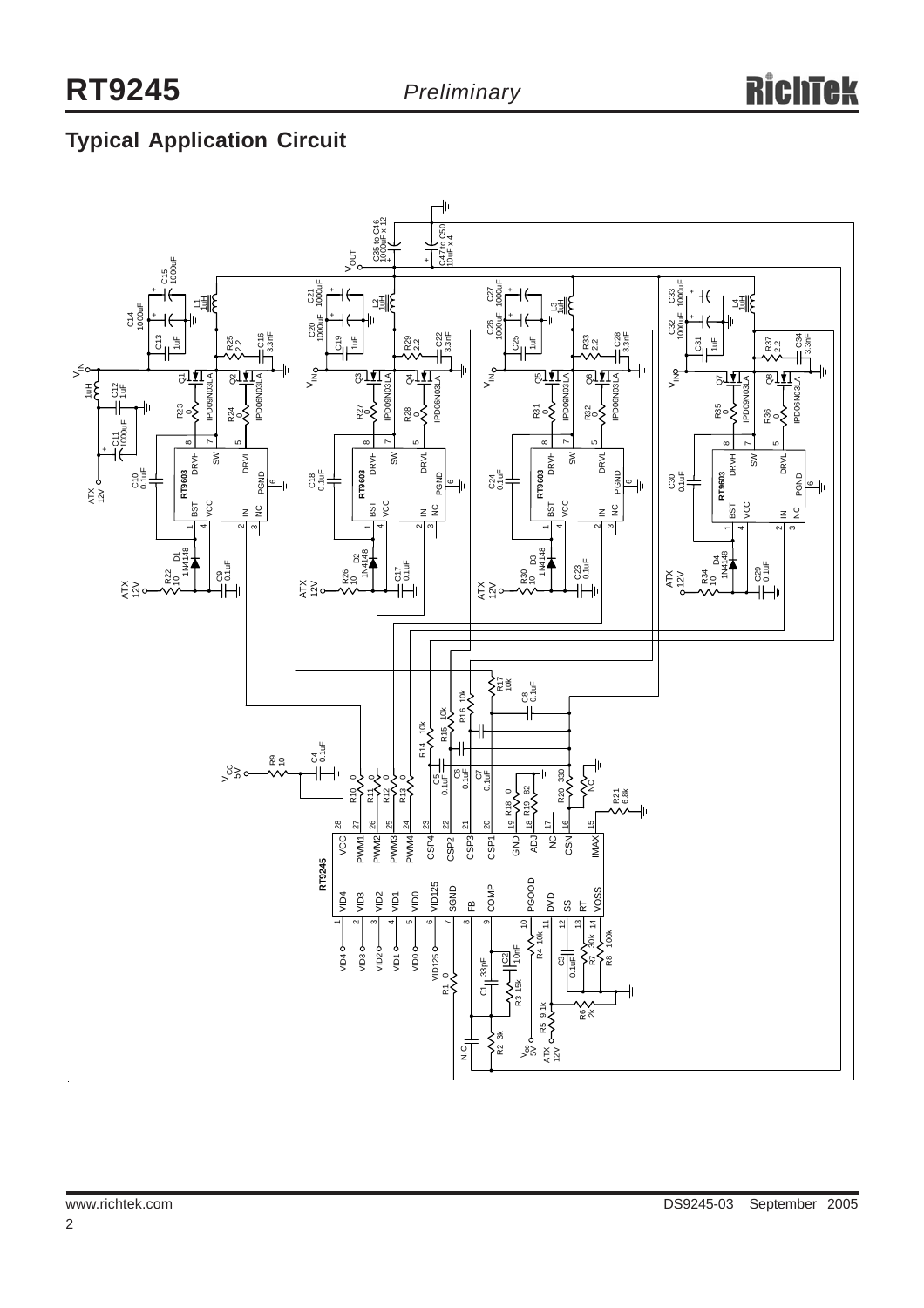# **Functional Pin Description**

### **VID4 (Pin 1), VID3 (Pin 2), VID2 (Pin 3), VID1 (Pin 4), VID0 (Pin 5) & VID125 (Pin 6)**

DAC voltage identification inputs for VRD10.x. These pins are internally pulled to 1.2V if left open.

#### **SGND (Pin 7)**

V<sub>CORE</sub> differential sense negative input.

#### **FB (Pin 8)**

Inverting input of the internal error amplifier.

#### **COMP (Pin 9)**

Output of the error amplifier and input of the PWM comparator.

#### **PGOOD (Pin 10)**

Power good open-drain output.

#### **DVD (Pin 11)**

Programmable power UVLO detection input. Trip threshold  $= 1.2V$  at  $V_{\text{DVD}}$  rising.

#### **SS (Pin 12)**

Connect this SS pin to GND with a capacitor to set the soft-start time interval. Pulling this pin below 1V (ramp valley of sawtooth wave in pulse width modulator) would make all PWMs low, turn on low side MOSFETs, and turn off high side MOSFETs.

#### **RT (Pin 13)**

Switching frequency setting. Connect this pin to GND with a resistor to set the frequency.

#### **VOSS (Pin 14)**

V<sub>CORE</sub> initial value offset. Connect this pin to GND with a resistor to set the negative offset value. Connect this pin to VCC to set positive offset value.

### **IMAX (Pin 15)**

Programmable over currert setting.

**CSN (Pin 16)** Current sense negative input of all channels.

**NC (Pin 17)** No Connection.

#### **ADJ (Pin 18)**

Current sense output for active droop adjust. Connect a resistor from this pin to GND to set the load droop.

#### **GND (Pin 19)**

Ground for the IC.

#### **CSP1 (Pin 20), CSP2 (Pin 22), CSP3 (Pin 21) & CSP4 (Pin 23)**

Current sense positive inputs for individual converter channel current sense.

### **PWM1 (Pin 27), PWM2 (Pin 26), PWM3 (Pin 25) & PWM4 (Pin 24)**

PWM outputs for each driven channel. Connect these pins to the PWM input of the MOSFET driver. For systems which use 3 channels, connect PWM4 high. Two channel systems connect PWM3 high.

#### **VCC (Pin 28)**

IC power supply. Connect this pin to a 5V supply.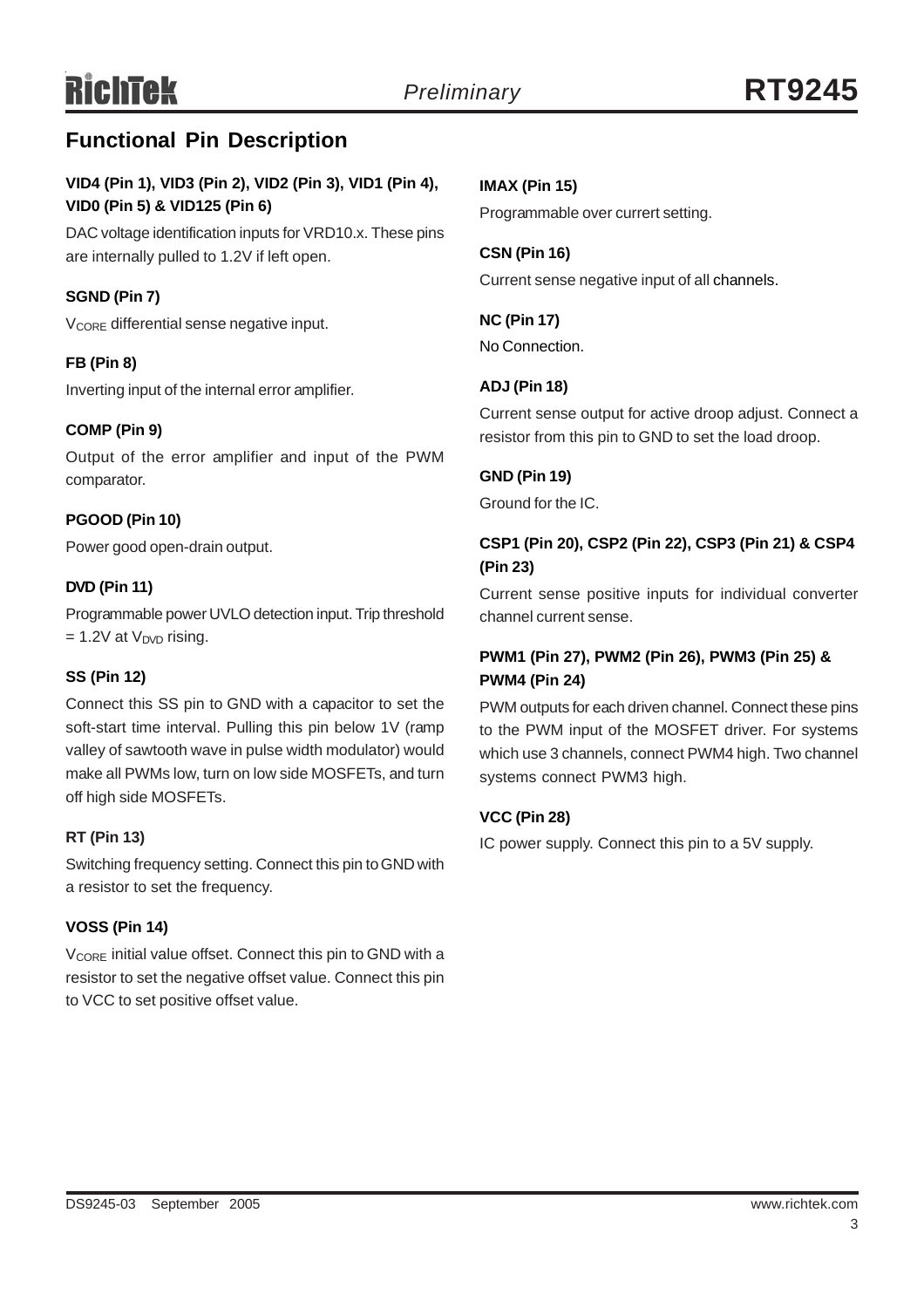# **Function Block Diagram**

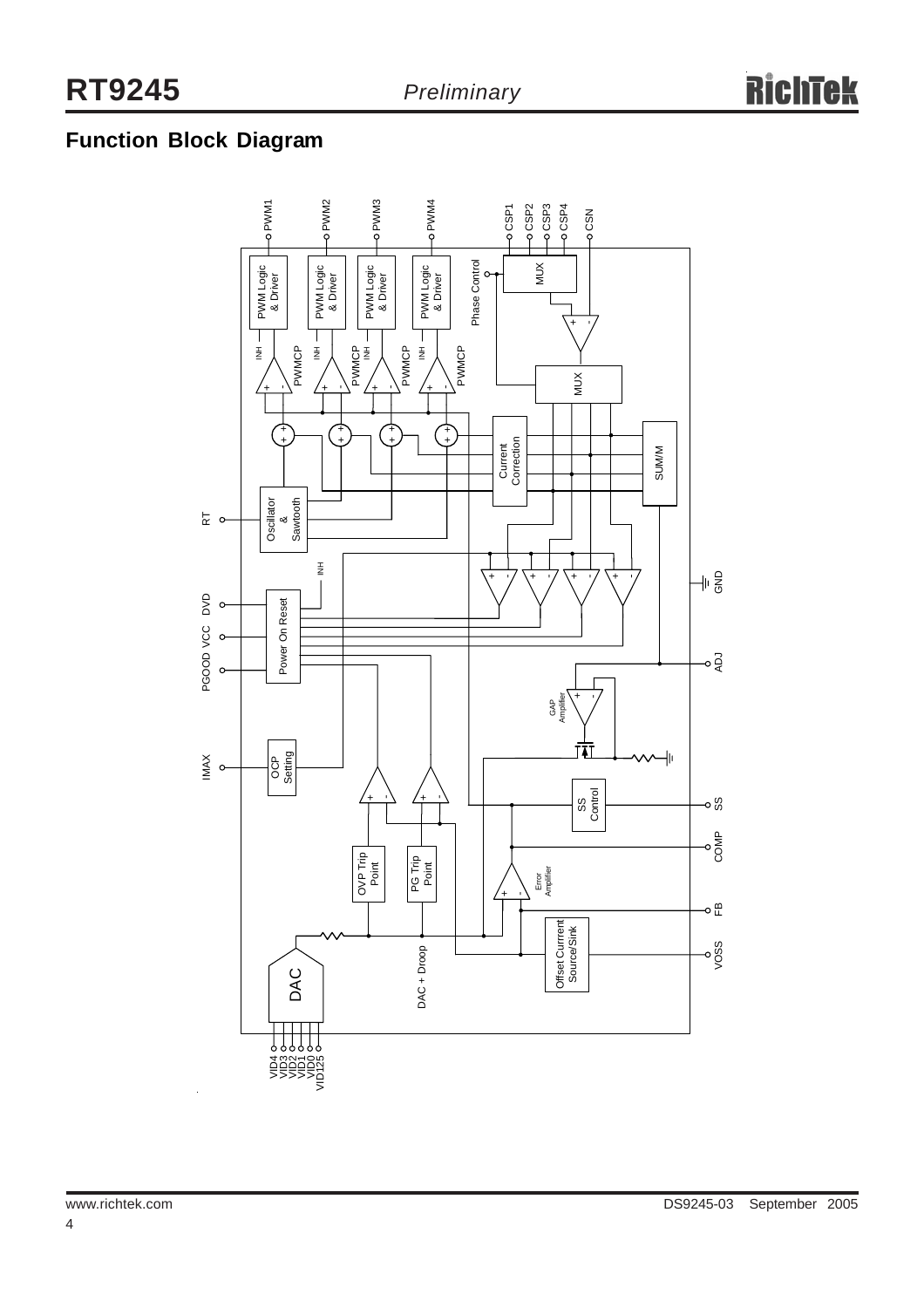|  |  |  | Table 1. Output Voltage Program |
|--|--|--|---------------------------------|
|--|--|--|---------------------------------|

| <b>Pin Name</b> |                  |                     |                     |                  |                |                               |
|-----------------|------------------|---------------------|---------------------|------------------|----------------|-------------------------------|
| VID4            | VID <sub>3</sub> | VID <sub>2</sub>    | VID1                | VID <sub>0</sub> | <b>VID125</b>  | Nominal Output Voltage DACOUT |
| $\mathbf 1$     | $\mathbf{1}$     | $\mathbf{1}$        | $\mathbf{1}$        | $\mathbf{1}$     | X              | No CPU                        |
| $\mathbf 0$     | $\mathbf{1}$     | $\pmb{0}$           | $\mathbf{1}$        | $\mathbf 0$      | $\mathbf 0$    | 0.8375V                       |
| $\mathbf 0$     | $\mathbf{1}$     | $\mathbf 0$         | $\boldsymbol{0}$    | $\mathbf{1}$     | $\mathbf{1}$   | 0.850V                        |
| $\mathbf 0$     | $\mathbf{1}$     | $\mathbf 0$         | $\mathbf 0$         | $\mathbf 1$      | $\mathbf 0$    | 0.8625V                       |
| $\mathbf 0$     | $\mathbf{1}$     | $\mathbf 0$         | $\pmb{0}$           | $\mathbf 0$      | $\mathbf{1}$   | 0.875V                        |
| $\mathsf 0$     | $\mathbf{1}$     | $\mathbf 0$         | $\pmb{0}$           | $\pmb{0}$        | $\mathsf 0$    | 0.8875V                       |
| $\pmb{0}$       | $\mathbf 0$      | $\mathbf{1}$        | $\mathbf{1}$        | $\mathbf{1}$     | $\mathbf{1}$   | 0.900V                        |
| $\pmb{0}$       | $\pmb{0}$        | $\mathbf{1}$        | $\mathbf{1}$        | $\mathbf{1}$     | $\mathsf 0$    | 0.9125V                       |
| $\pmb{0}$       | $\pmb{0}$        | $\mathbf{1}$        | $\mathbf{1}$        | $\mathbf 0$      | $\mathbf{1}$   | 0.925V                        |
| $\mathbf 0$     | $\pmb{0}$        | $\mathbf{1}$        | $\mathbf{1}$        | $\pmb{0}$        | $\mathbf 0$    | 0.9375V                       |
| $\mathbf 0$     | $\pmb{0}$        | $\mathbf{1}$        | $\pmb{0}$           | $\mathbf{1}$     | $\mathbf 1$    | 0.950V                        |
| $\pmb{0}$       | $\mathbf 0$      | $\mathbf{1}$        | $\pmb{0}$           | $\mathbf{1}$     | $\mathbf 0$    | 0.9625V                       |
| $\mathbf 0$     | $\pmb{0}$        | $\mathbf{1}$        | $\pmb{0}$           | $\pmb{0}$        | $\mathbf{1}$   | 0.975V                        |
| $\mathbf 0$     | $\mathbf 0$      | $\mathbf{1}$        | $\pmb{0}$           | $\mathbf 0$      | $\mathbf 0$    | 0.9875V                       |
| $\mathbf 0$     | $\pmb{0}$        | $\pmb{0}$           | $\mathbf{1}$        | $\mathbf{1}$     | $\mathbf{1}$   | 1.000V                        |
| $\mathbf 0$     | $\pmb{0}$        | $\mathbf 0$         | $\mathbf{1}$        | $\mathbf 1$      | $\mathbf 0$    | 1.0125V                       |
| $\mathbf 0$     | $\mathbf 0$      | $\mathbf 0$         | $\mathbf 1$         | $\mathbf 0$      | $\mathbf 1$    | 1.025V                        |
| $\mathsf 0$     | $\mathbf 0$      | $\mathbf 0$         | $\mathbf{1}$        | $\mathbf 0$      | $\mathbf 0$    | 1.0375V                       |
| $\pmb{0}$       | $\pmb{0}$        | $\mathbf 0$         | $\pmb{0}$           | 1                | $\mathbf{1}$   | 1.050V                        |
| $\mathbf 0$     | $\mathbf 0$      | $\mathbf 0$         | $\pmb{0}$           | $\mathbf{1}$     | $\pmb{0}$      | 1.0625V                       |
| $\pmb{0}$       | $\pmb{0}$        | $\pmb{0}$           | $\pmb{0}$           | $\mathbf 0$      | $\mathbf{1}$   | 1.075V                        |
| $\overline{0}$  | $\mathbf 0$      | $\mathbf{0}$        | $\mathbf{0}$        | $\mathbf{0}$     | $\overline{0}$ | 1.0875V                       |
| $\mathbf{1}$    | $\mathbf{1}$     | $\mathbf{1}$        | $\mathbf{1}$        | $\pmb{0}$        | $\mathbf{1}$   | 1.100V                        |
| $\mathbf{1}$    | $\mathbf{1}$     | $\mathbf{1}$        | $\mathbf{1}$        | $\pmb{0}$        | $\mathbf 0$    | 1.1125V                       |
| $\mathbf 1$     | $\mathbf{1}$     | $\mathbf{1}$        | $\mathsf{O}\xspace$ | $\mathbf{1}$     | $\mathbf{1}$   | 1.125V                        |
| $\mathbf{1}$    | $\mathbf{1}$     | $\mathbf{1}$        | $\mathbf 0$         | $\mathbf{1}$     | $\pmb{0}$      | 1.1375V                       |
| $\mathbf{1}$    | $\mathbf{1}$     | $\mathbf{1}$        | $\mathbf 0$         | $\pmb{0}$        | $\mathbf{1}$   | 1.150V                        |
| $\mathbf{1}$    | $\mathbf{1}$     | $\mathbf{1}$        | $\mathsf{O}\xspace$ | $\mathbf 0$      | $\mathsf 0$    | 1.1625V                       |
| $\mathbf 1$     | $\mathbf{1}$     | $\pmb{0}$           | $\mathbf 1$         | $\mathbf{1}$     | $\mathbf{1}$   | 1.175V                        |
| $\mathbf{1}$    | $\mathbf{1}$     | $\pmb{0}$           | $\mathbf{1}$        | $\mathbf{1}$     | $\mathbf 0$    | 1.1875V                       |
| $\mathbf{1}$    | $\mathbf{1}$     | $\mathsf{O}\xspace$ | $\mathbf{1}$        | $\pmb{0}$        | $\mathbf{1}$   | 1.200V                        |
| $\mathbf 1$     | $\mathbf 1$      | $\mathbf 0$         | $\mathbf{1}$        | $\mathbf 0$      | $\pmb{0}$      | 1.2125V                       |

*To be continued*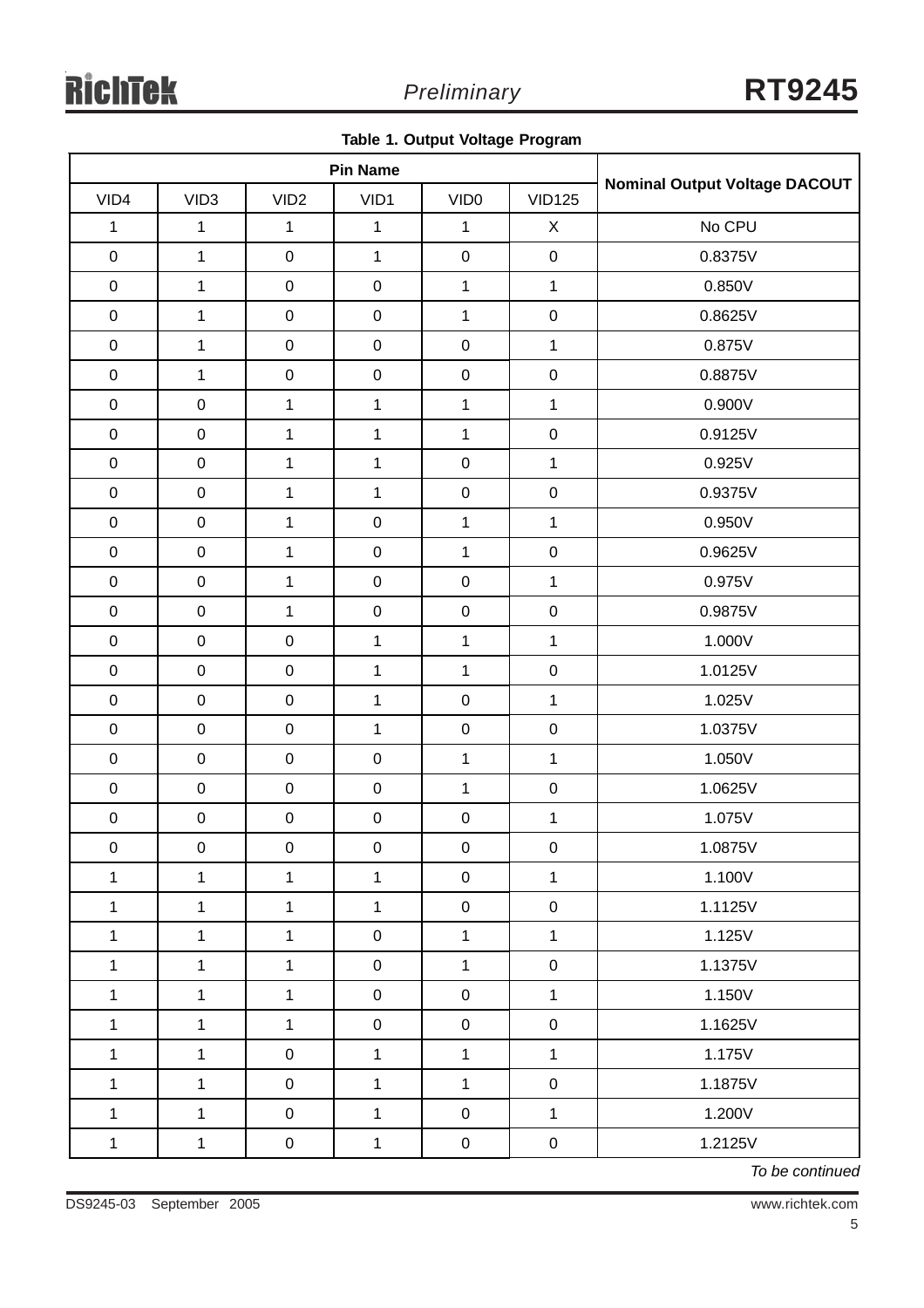|  |  |  |  | Table 1. Output Voltage Program |
|--|--|--|--|---------------------------------|
|--|--|--|--|---------------------------------|

| <b>Pin Name</b>     |                  |                  |                  |                  |                  |                                      |
|---------------------|------------------|------------------|------------------|------------------|------------------|--------------------------------------|
| VID4                | VID <sub>3</sub> | VID <sub>2</sub> | VID1             | VID <sub>0</sub> | <b>VID125</b>    | <b>Nominal Output Voltage DACOUT</b> |
| $\mathbf{1}$        | $\mathbf{1}$     | $\pmb{0}$        | $\mathbf 0$      | $\mathbf 1$      | $\mathbf 1$      | 1.225V                               |
| $\mathbf{1}$        | $\mathbf{1}$     | $\mathbf 0$      | $\pmb{0}$        | $\mathbf{1}$     | $\pmb{0}$        | 1.2375V                              |
| $\mathbf{1}$        | $\mathbf 1$      | $\mathbf 0$      | $\pmb{0}$        | $\boldsymbol{0}$ | $\mathbf{1}$     | 1.250V                               |
| $\mathbf{1}$        | $\mathbf{1}$     | $\mathbf 0$      | $\pmb{0}$        | $\pmb{0}$        | $\mathbf 0$      | 1.2625V                              |
| $\mathbf{1}$        | $\mathbf 0$      | $\mathbf{1}$     | $\mathbf{1}$     | $\mathbf{1}$     | $\mathbf{1}$     | 1.275V                               |
| $\mathbf{1}$        | $\pmb{0}$        | $\mathbf{1}$     | $\mathbf{1}$     | $\mathbf{1}$     | $\pmb{0}$        | 1.2875V                              |
| $\mathbf{1}$        | $\pmb{0}$        | $\mathbf{1}$     | $\mathbf{1}$     | $\pmb{0}$        | $\mathbf{1}$     | 1.300V                               |
| $\mathbf{1}$        | $\pmb{0}$        | $\mathbf{1}$     | $\mathbf{1}$     | $\pmb{0}$        | $\pmb{0}$        | 1.3125V                              |
| $\mathbf{1}$        | $\pmb{0}$        | $\mathbf{1}$     | $\mathbf 0$      | $\mathbf{1}$     | $\mathbf{1}$     | 1.325V                               |
| $\mathbf{1}$        | $\mathbf 0$      | $\mathbf{1}$     | $\pmb{0}$        | $\mathbf{1}$     | $\pmb{0}$        | 1.3375V                              |
| $\mathbf 1$         | $\mathbf 0$      | $\mathbf{1}$     | $\pmb{0}$        | $\mathbf 0$      | $\mathbf{1}$     | 1.350V                               |
| $\mathbf{1}$        | $\pmb{0}$        | $\mathbf{1}$     | $\mathbf 0$      | $\pmb{0}$        | $\pmb{0}$        | 1.3625V                              |
| $\mathbf{1}$        | $\mathsf 0$      | $\mathbf 0$      | $\mathbf{1}$     | $\mathbf{1}$     | $\mathbf{1}$     | 1.375V                               |
| $\mathbf{1}$        | $\pmb{0}$        | $\mathbf 0$      | $\mathbf{1}$     | $\mathbf{1}$     | $\pmb{0}$        | 1.3875V                              |
| $\mathbf{1}$        | $\pmb{0}$        | $\mathbf 0$      | $\mathbf{1}$     | $\pmb{0}$        | $\mathbf{1}$     | 1.400V                               |
| $\mathbf{1}$        | $\pmb{0}$        | $\mathbf 0$      | $\mathbf{1}$     | $\pmb{0}$        | $\pmb{0}$        | 1.4125V                              |
| $\mathbf{1}$        | $\pmb{0}$        | $\mathbf 0$      | $\pmb{0}$        | $\mathbf{1}$     | $\mathbf{1}$     | 1.425V                               |
| $\mathbf{1}$        | $\mathbf 0$      | $\mathbf 0$      | $\mathbf 0$      | $\mathbf{1}$     | $\pmb{0}$        | 1.4375V                              |
| $\mathbf{1}$        | $\pmb{0}$        | $\mathbf 0$      | $\pmb{0}$        | $\boldsymbol{0}$ | $\mathbf{1}$     | 1.450V                               |
| $\mathbf{1}$        | $\pmb{0}$        | $\mathbf 0$      | $\pmb{0}$        | $\boldsymbol{0}$ | $\pmb{0}$        | 1.4625V                              |
| $\pmb{0}$           | $\mathbf 1$      | $\mathbf{1}$     | $\mathbf{1}$     | $\mathbf{1}$     | $\mathbf 1$      | 1.475V                               |
| $\pmb{0}$           | $\mathbf 1$      | $\mathbf{1}$     | $\mathbf{1}$     | $\mathbf 1$      | $\pmb{0}$        | 1.4875V                              |
| $\pmb{0}$           | $\mathbf 1$      | $\mathbf{1}$     | $\mathbf{1}$     | $\boldsymbol{0}$ | $\mathbf{1}$     | 1.500V                               |
| $\mathsf{O}\xspace$ | $\mathbf{1}$     | $\mathbf{1}$     | $\mathbf{1}$     | $\boldsymbol{0}$ | $\mathbf 0$      | 1.5125V                              |
| $\mathbf 0$         | $\mathbf{1}$     | $\mathbf{1}$     | $\pmb{0}$        | $\mathbf{1}$     | $\mathbf{1}$     | 1.525V                               |
| $\mathbf 0$         | $\mathbf{1}$     | $\mathbf{1}$     | $\boldsymbol{0}$ | $\mathbf{1}$     | $\boldsymbol{0}$ | 1.5375V                              |
| $\boldsymbol{0}$    | $\mathbf{1}$     | $\mathbf{1}$     | $\pmb{0}$        | $\pmb{0}$        | $\mathbf{1}$     | 1.550V                               |
| $\boldsymbol{0}$    | $\mathbf{1}$     | $\mathbf{1}$     | $\boldsymbol{0}$ | $\boldsymbol{0}$ | $\pmb{0}$        | 1.5625V                              |
| $\mathbf 0$         | $\mathbf{1}$     | $\pmb{0}$        | $\mathbf{1}$     | $\mathbf{1}$     | $\mathbf{1}$     | 1.575V                               |
| $\mathsf{O}\xspace$ | $\mathbf{1}$     | $\pmb{0}$        | $\mathbf{1}$     | $\mathbf{1}$     | $\pmb{0}$        | 1.5875V                              |
| $\boldsymbol{0}$    | $\mathbf 1$      | $\boldsymbol{0}$ | $\mathbf{1}$     | $\boldsymbol{0}$ | $\mathbf 1$      | 1.600V                               |

Note: (1) 0 : Connected to GND

 $(2)$  1 : Open

(3) X : Don't Care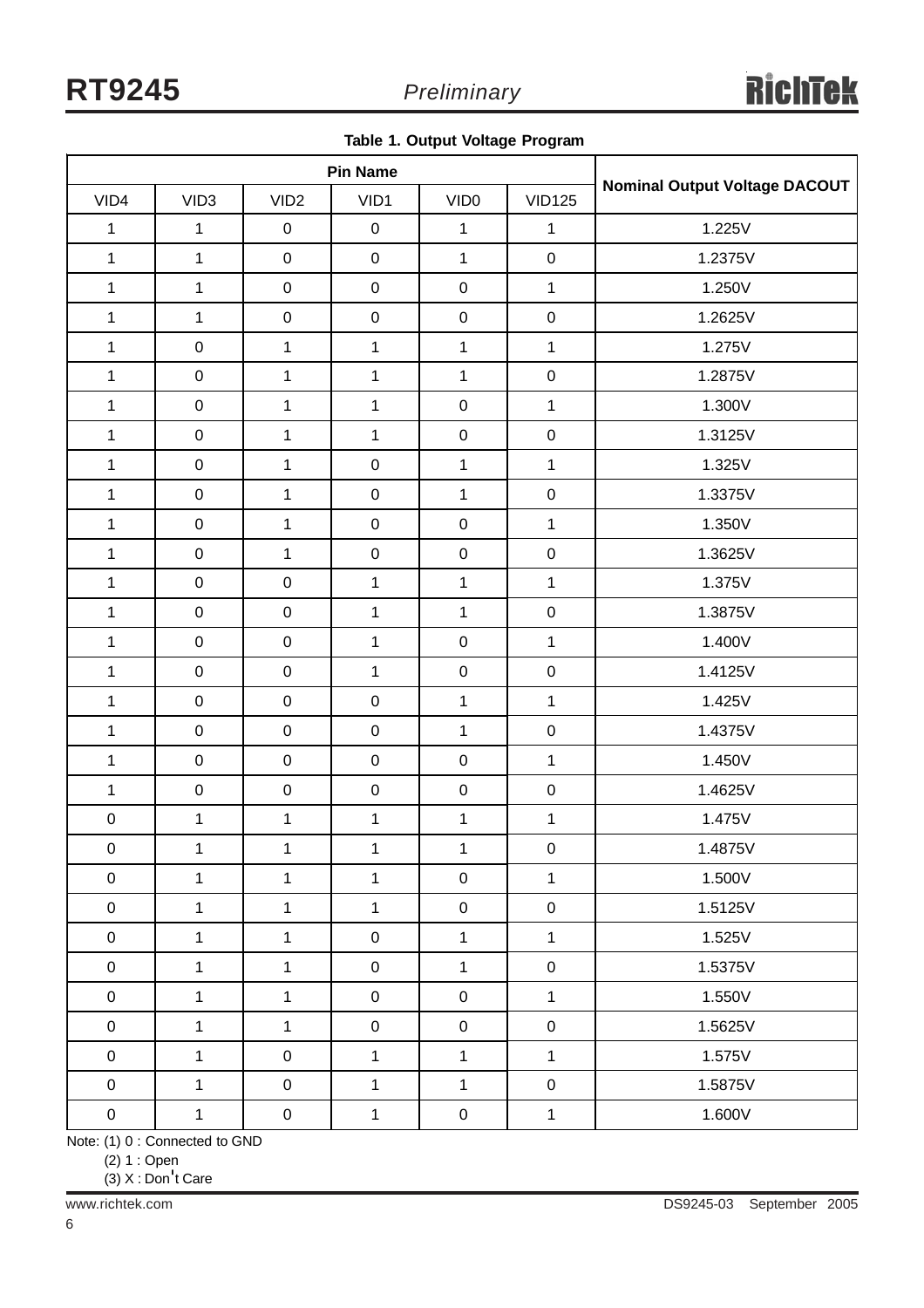# **Absolute Maximum Ratings** (Note 1)

| • Package Thermal Resistance                        |  |
|-----------------------------------------------------|--|
|                                                     |  |
|                                                     |  |
|                                                     |  |
|                                                     |  |
| • ESD Susceptibility (Note 2)                       |  |
|                                                     |  |
|                                                     |  |
| <b>Recommended Operating Conditions</b><br>(Note 3) |  |
|                                                     |  |

- <sup>z</sup> Ambient Temperature Range--------------------------------------------------------------------------------- 0°C to 70°C
- <sup>z</sup> Junction Temperature Range--------------------------------------------------------------------------------- 0°C to 125°C

### **Electrical Characteristics**

 $(V_{CC} = 5V, T_A = 25^{\circ}C,$  unless otherwise specified)

| <b>Parameter</b>                     |                    | <b>Symbol</b>            | <b>Test Conditions</b>      | Min                      | <b>Typ</b> | <b>Max</b>               | <b>Units</b> |  |
|--------------------------------------|--------------------|--------------------------|-----------------------------|--------------------------|------------|--------------------------|--------------|--|
| <b>V<sub>CC</sub> Supply Current</b> |                    |                          |                             |                          |            |                          |              |  |
| <b>Nominal Supply Current</b>        |                    | <b>Icc</b>               | PWM 1,2,3,4 Open            | $\overline{\phantom{a}}$ | 12         | 16                       | mA           |  |
| <b>Power-On Reset</b>                |                    |                          |                             |                          |            |                          |              |  |
| <b>POR Threshold</b>                 |                    | <b>VCCRTH</b>            | V <sub>CC</sub> Rising      | 4.0                      | 4.2        | 4.5                      | V            |  |
| <b>Hysteresis</b>                    |                    | <b>V<sub>CCHYS</sub></b> |                             | 0.2                      | 0.5        | $\overline{\phantom{a}}$ | V            |  |
|                                      | Trip (Low to High) | V <sub>DVDTP</sub>       | Enable                      | 1.1                      | 1.2        | 1.3                      | V            |  |
| V <sub>DVD</sub> Threshold           | Hysteresis         | <b>VDVDHYS</b>           |                             | --                       | 50         | $\overline{\phantom{a}}$ | mV           |  |
| <b>Oscillator</b>                    |                    |                          |                             |                          |            |                          |              |  |
| <b>Free Running Frequency</b>        |                    | fosc                     | $R_{\text{RT}} = 32k\Omega$ | 170                      | 200        | 230                      | kHz          |  |
| Frequency Adjustable Range           |                    | fosc_ADJ                 |                             | 50                       | --         | 400                      | kHz          |  |
| Ramp Amplitude                       |                    | $\Delta V$ OSC           | $R_{\text{RT}} = 32k\Omega$ | --                       | 1.9        | $\overline{a}$           | V            |  |
| Ramp Valley                          |                    | V <sub>RV</sub>          |                             | 0.7                      | 1.0        | --                       | V            |  |
| Maximum On-Time of Each Channel      |                    |                          |                             | 62                       | 66         | 75                       | %            |  |
| RT Pin Voltage                       |                    | <b>V<sub>RT</sub></b>    | $R_{\text{RT}} = 32k\Omega$ | 1.4                      | 1.60       | 1.8                      | V            |  |
| <b>Reference and DAC</b>             |                    |                          |                             |                          |            |                          |              |  |
|                                      |                    |                          | $V_{DAC} \geq 1V$           | $-1$                     | --         | $+1$                     | %            |  |
| <b>DACOUT Voltage Accuracy</b>       |                    | $\Delta \rm V_{DAC}$     | $V_{DAC}$ < 1V              | $-10$                    | $-$        | $+10$                    | mV           |  |
| DAC (VID0-VID125) Input Low          |                    | <b>VILDAC</b>            |                             | --                       | --         | 0.4                      | V            |  |
| DAC (VID0-VID125) Input High         |                    | <b>VIHDAC</b>            |                             | 0.8                      | -−         | $-$                      | V            |  |
| DAC (VID0-VID125) Bias Current       |                    | BIAS_DAC                 |                             | 25                       | 50         | 75                       | μA           |  |
| <b>VOSS Pin Voltage</b>              |                    | V <sub>VOSS</sub>        | $RVOSS = 100k\Omega$        | 1.5                      | 1.65       | 1.8                      | V<br>$\cdot$ |  |

*To be continued*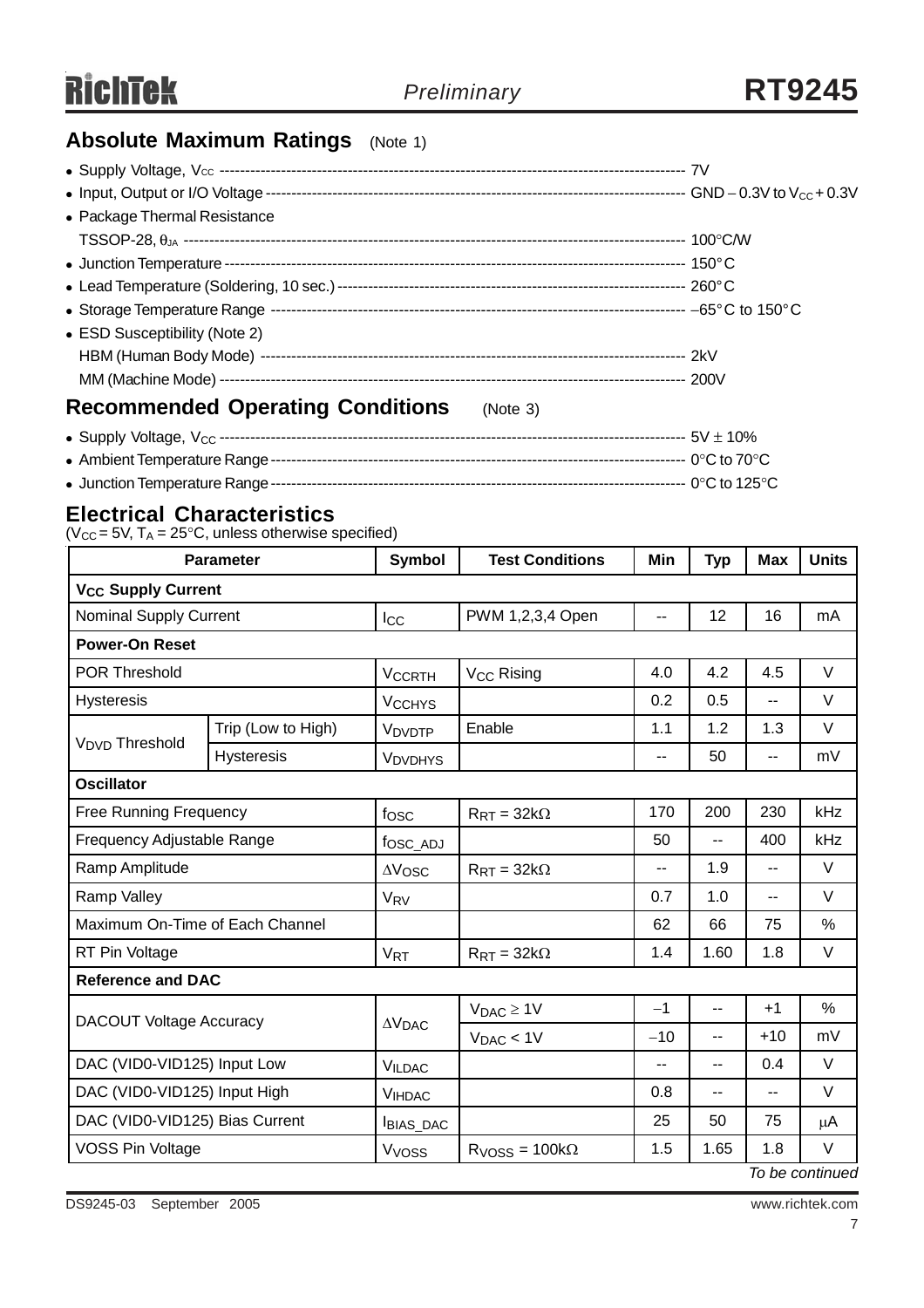**RT9245** *Preliminary*

| <b>Parameter</b>                     | <b>Symbol</b>       | <b>Test Conditions</b> | Min | <b>Typ</b> | <b>Max</b> | <b>Units</b> |  |  |  |
|--------------------------------------|---------------------|------------------------|-----|------------|------------|--------------|--|--|--|
| <b>Error Amplifier</b>               |                     |                        |     |            |            |              |  |  |  |
| DC Gain                              |                     |                        | --  | 85         | --         | dB           |  |  |  |
| Gain-Bandwidth Product               | <b>GBW</b>          |                        | --  | 10         | --         | <b>MHz</b>   |  |  |  |
| <b>Slew Rate</b>                     | <b>SR</b>           | $COMP = 10pF$          | --  | 3          | --         | $V/\mu s$    |  |  |  |
| <b>Current Sense GM Amplifier</b>    |                     |                        |     |            |            |              |  |  |  |
| <b>CSN Full Scale Source Current</b> | <b>I</b> ISPFSS     |                        | 100 | $-$        | --         | μA           |  |  |  |
| <b>CSN Current for OCP</b>           |                     |                        | 150 | $- -$      | --         | μA           |  |  |  |
| <b>Protection</b>                    |                     |                        |     |            |            |              |  |  |  |
| <b>SS Current</b>                    | Iss                 | $V_{SS} = 1V$          | 8   | 13         | 18         | μA           |  |  |  |
| Over-Voltage Trip (VSEN/DACOUT)      | $\Delta$ OVT        |                        | 130 | 140        | 150        | $\%$         |  |  |  |
| <b>IMAX Voltage</b>                  | <b>VIMAX</b>        | $R_{IMAX} = 32k$       | 1.4 | 1.60       | 1.8        | $\vee$       |  |  |  |
| <b>Power Good</b>                    |                     |                        |     |            |            |              |  |  |  |
| <b>Output Low Voltage</b>            | V <sub>PGOODL</sub> | $I_{PG} = 4mA$         | --  |            | 0.2        | V            |  |  |  |

**Note 1.** Stresses listed as the above "Absolute Maximum Ratings" may cause permanent damage to the device. These are for stress ratings. Functional operation of the device at these or any other conditions beyond those indicated in the operational sections of the specifications is not implied. Exposure to absolute maximum rating conditions for extended periods may remain possibility to affect device reliability.

**Note 2.** Devices are ESD sensitive. Handling precaution recommended.

**Note 3.** The device is not guaranteed to function outside its operating conditions.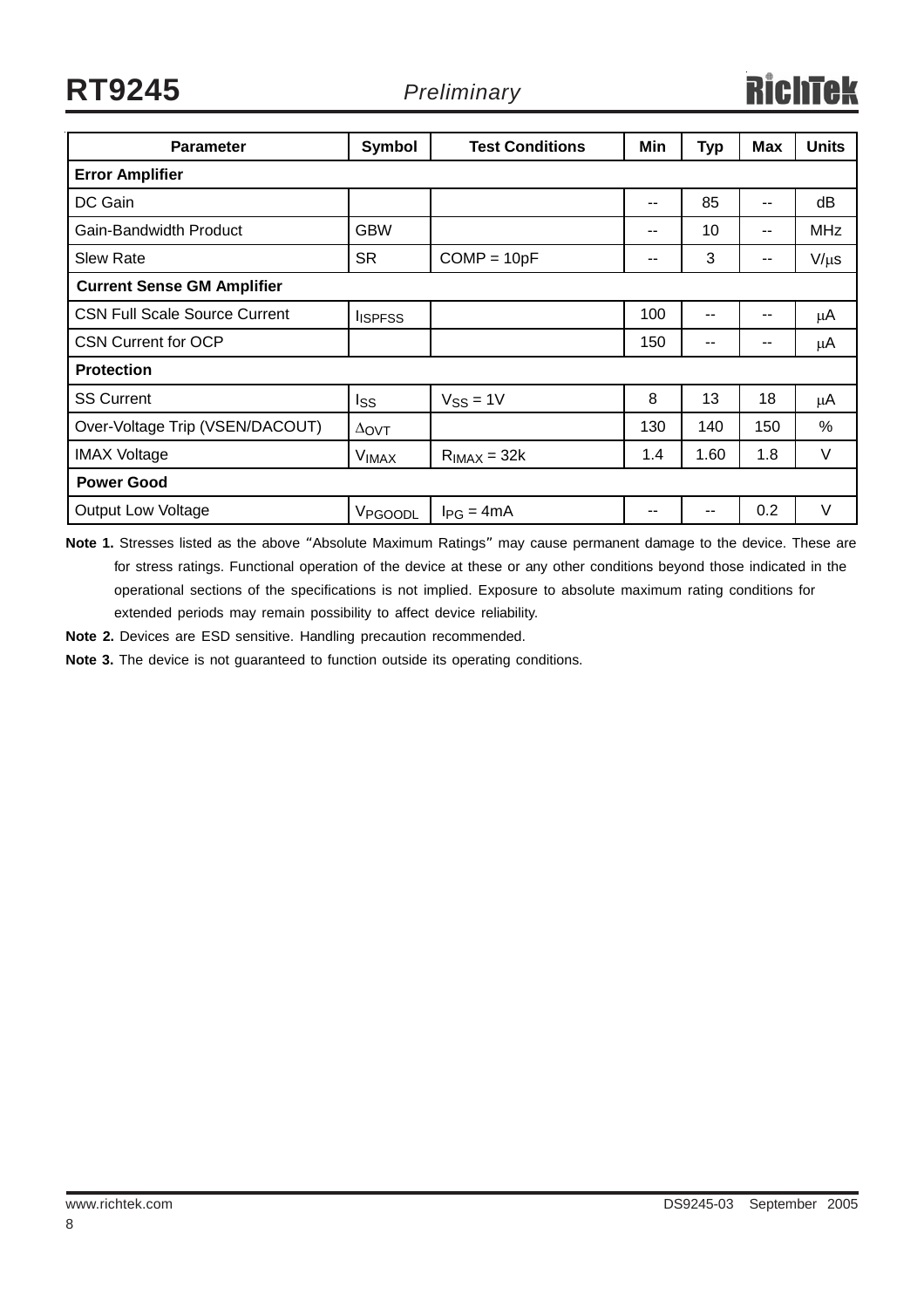# **Typical Operating Characteristics**











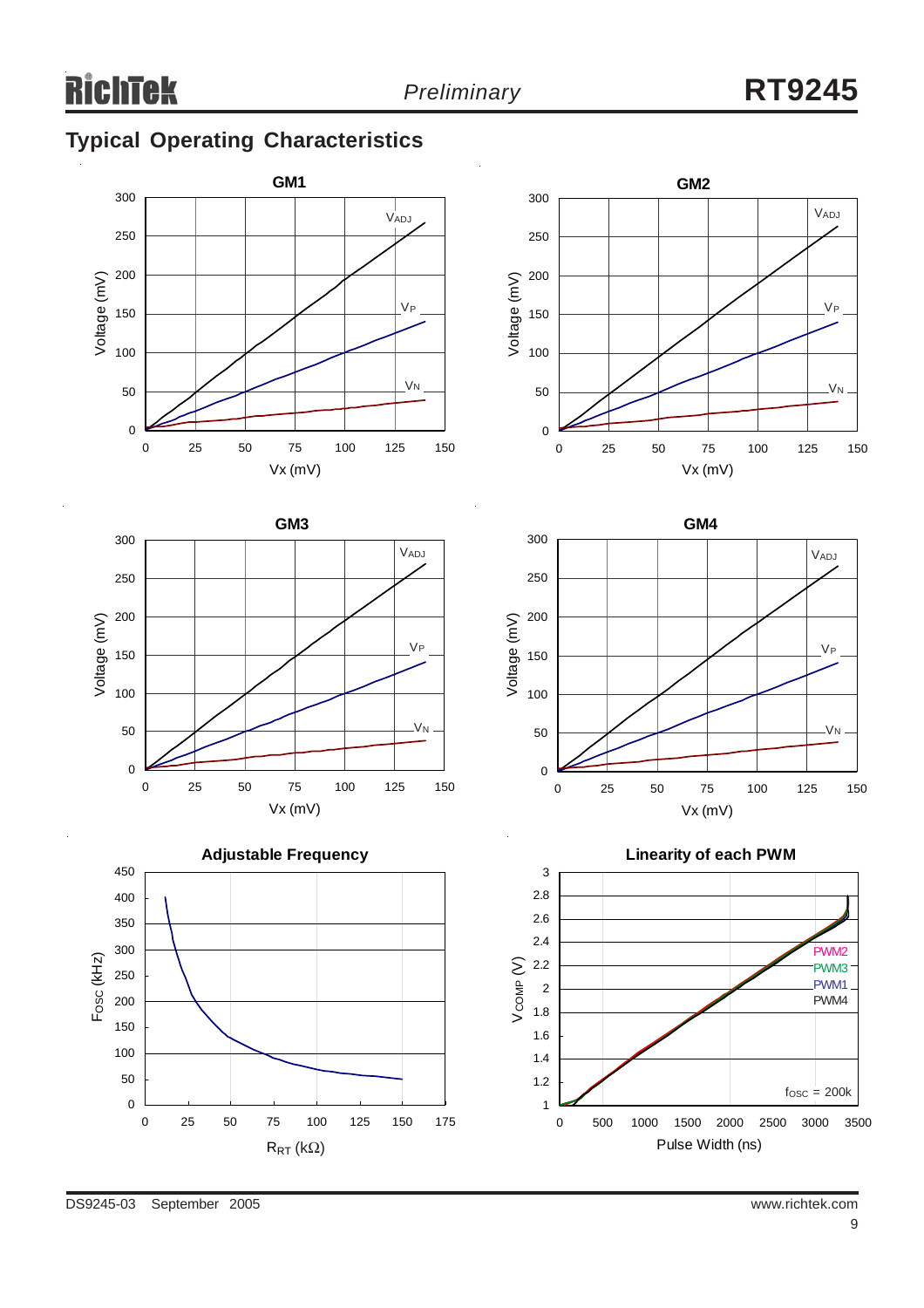



Time (5μs/Div)



Time (10μs/Div)

CH3:(10V/Div) CH4:(1V/Div)

CH1:(5V/Div) CH2:(20V/Div)





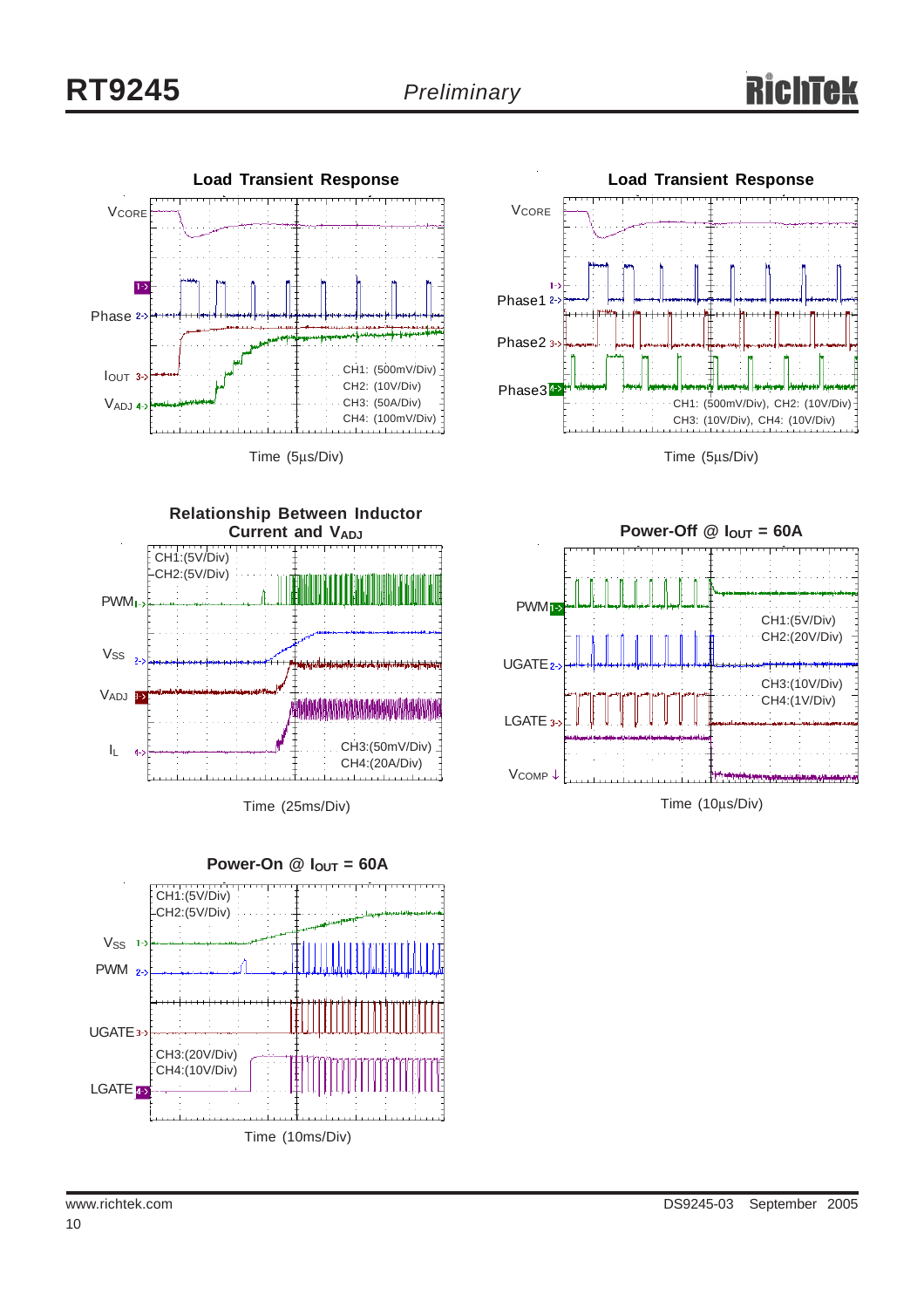## **Application Information**

RT9245 is a multi-phase DC/DC controller that precisely regulates CPU core voltage and balances the current of different power channels. The converter consisting of RT9245 and its companion MOSFET driver RT9603/ RT9603A provides high quality CPUpower and all protection functions to meet the requirement of modern VRM.

#### **Voltage Control**

RT9245 senses the CPU VCORE by SGND pin to sense the return of CPU to minimize the voltage drop on PCB trace at heavy load. OVP is sensed at FB pin. The internal high accuracy VID DAC provides the reference voltage for VRD10.X compliance. Control loop consists of error amplifier, multi-phase pulse width modulator, driver and power components. As conventional voltage mode PWM controller, the output voltage is locked at the VREF of error amplifier and the error signal is used as the control signal of pulse width modulator. The PWM signals of different channels are generated by comparison of EA output and split-phase sawtooth wave. Power stage transforms VIN to output by PWM signal on-time ratio.

#### **Current Balance**

RT9245 senses the inductor current via inductor's DCR for channel current balance and droop tuning. The differential sensing GM amplifier converts the voltage on the sense component (can be a sense resistor or the DCR of the inductor) to current signal into internal balance circuit.

The current balance circuit sums and averages the current signals and then produces the balancing signals injected to pulse width modulator. If the current of some power channel is larger than average, the balancing signal reduces that channels pulse width to keep current balance. The use of single GM amplifier via time sharing technique to sense all inductor currents can reduce the offset errors and linearity variation between GMs. Thus it can greatly improve signal processing especially when dealing with such small signal as voltage drop across DCR.

#### **Load Droop**

The sensed power channel current signals regulate the reference of DAC to form an output voltage droop proportional to the load current. The droop or so call "active voltage positioning" can reduce the output voltage ripple at load transient and the LC filter size.

#### **Fault Detection**

The chip detects FB for over voltage and power good detection. The "hiccup mode" operation of over current protection is adopted to reduce the short circuit current. The in-rush current at the start up is suppressed by the soft start circuit through clamping the pulse width and output voltage.

#### **Phase Setting and Converter Start Up**

RT9245 interfaces with companion MOSFET drivers (like RT9603, RT9602 series) for correct converter initialization. The tri-state PWM output (high, low and high impedance) senses its interface voltage when IC POR acts (both VCC and DVD trip). The channel is enabled if the pin voltage is 1.2V less than VCC. Tie the PWM to VCC and the corresponding current sense pins to GND or left float if the channel is unused. For example, for 3-Channel application, connect PWM4 high.

#### **Current Sensing Setting**

RT9245 senses the current flowing through inductor via its DCR for channel current balance and droop tuning. The differential sensing GM amplifier converts the voltage on the sense component (can be a sense resistor or the DCR of the inductor) to current signal into internal circuit (see Figure 1).



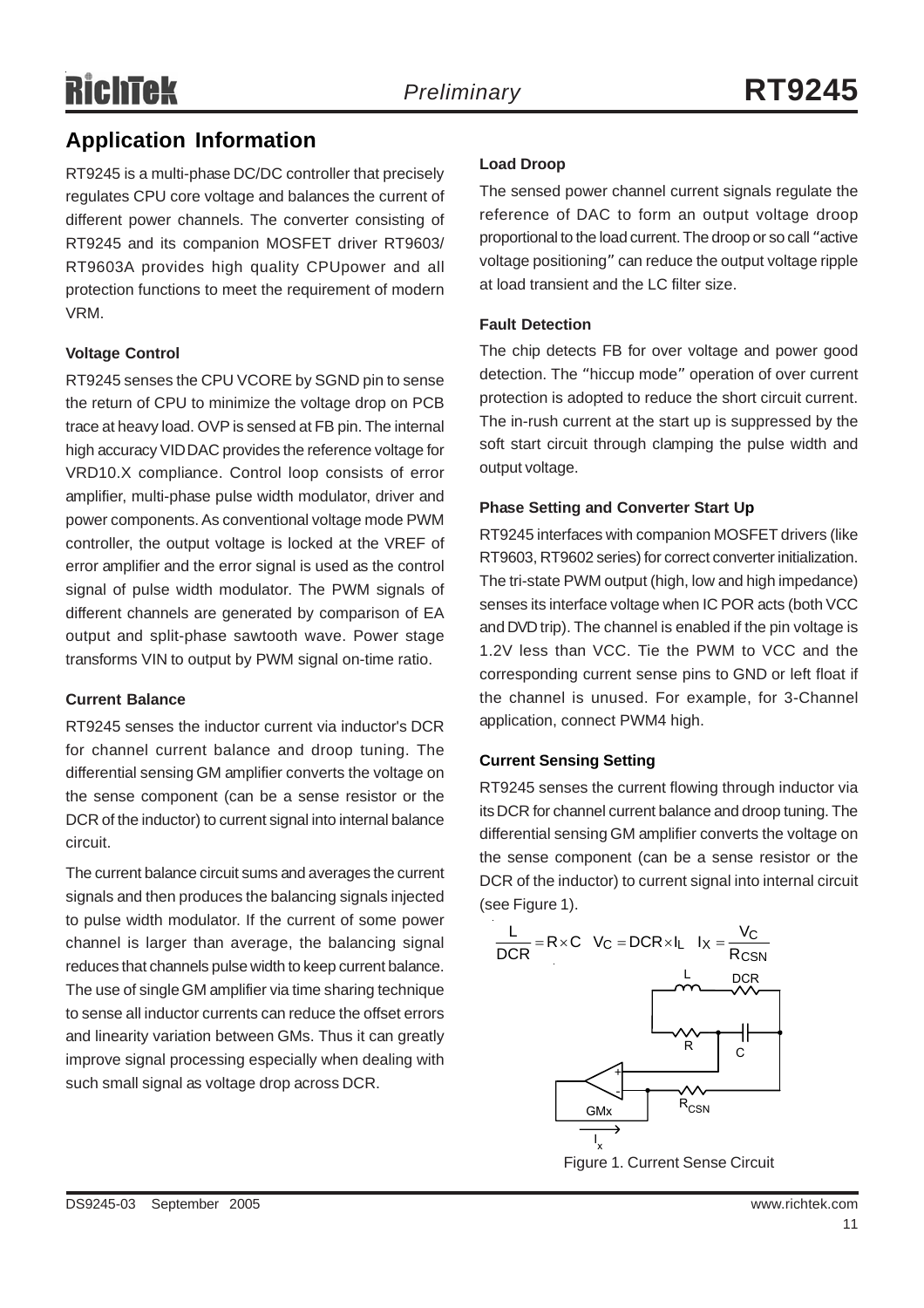Figure 2 is the test circuit for GM. We apply test signal at GM inputs and observe its signal process output at ADJ pin. Figure 3 shows the variation of signal processing of all channels. We observe zero offsets and good linearity between phases.



Figure 2. The Test Circuit of GM



Figure 3. The Linearity of GMx

Figure 4 shows the time sharing technique of GM amplifier. We apply test signal at phase 4 and observe the waveforms at both pins of GM amplifier. The waveforms show time sharing mechanism and the perfomance of GM to hold both input pins equal when the shared time is on.



#### **Over Current Protection**

RT9245 uses an external resistor R<sub>IMAX</sub> to set a programmable over current trip point. OCP comparator compares each inductor current with this reference current. RT9245 uses hiccup mode to eliminate fault detection of OCP or reduce output current when output is shorted to ground.

$$
\frac{1}{2} \times \frac{V_{IMAX}}{R_{IMAX}} \quad \Leftrightarrow \quad \frac{1}{3} \times \frac{I_L \times DCR}{R_{COMMON}}
$$



Figure 5. Over Current Comparator



Figure 6. The Over Current Protection in the soft start interval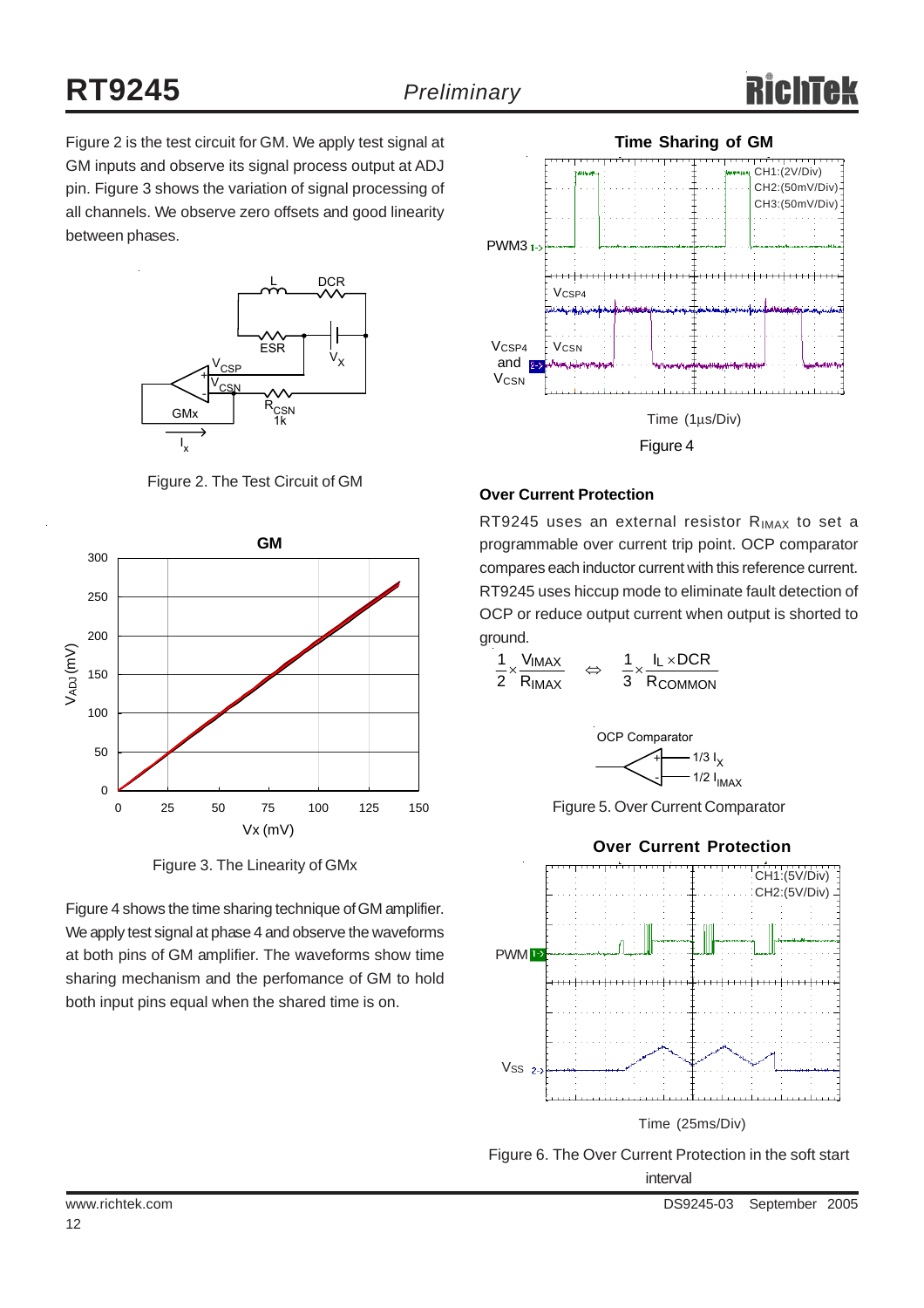



Figure 7. Over Current Protection at steady state





Figure 8. Application circuit for current ratio setting

For some case with preferable current ratio instead of current balance, the corresponding technique is provided. Due to different physical environment of each channel, it is necessary to slightly adjust current loading between channels. Figure 8 shows the application circuit of GM for current ratio requirement. Applying KVL along L+DCR branch and R1+C//R2 branch:

$$
L\frac{dl_L}{dt} + DCR \times I_L = R_1(\frac{V_C}{R_2} + C\frac{dV_C}{dt}) + V_C
$$

$$
= R_1C\frac{dV_C}{dt} + \frac{R_1 + R_2}{R_2}V_C
$$
  
For  $V_C = \frac{R_2}{R_1 + R_2} DCR \times I_L$ 

Look for its corresponding conditions:

$$
L\frac{dl_L}{dt} + DCR \times I_L = (R1 / R2) \times C \times DCR \times \frac{dl_L}{dt} + DCR \times I_L
$$
  
Let 
$$
\frac{L}{DCR} = (R1 / R2) \times C
$$

Thus if  $\frac{L}{DCR} = (R1/(R2) \times C)$ Then  $V_C = \frac{R2}{R1 + R2} \times DCR \times I_L$ 

With internal current balance function, this phase would share  $(R_1+R_2)/R_2$  times current than other phases. Figure 9 &10 show different settings for the power stages. Figure 11 shows the performance of current ratio compared with conventional current balance function in Figure 12.



Figure 9. GM4 Setting for current ratio function



Figure 10. GM1~3 Setting for current ratio function

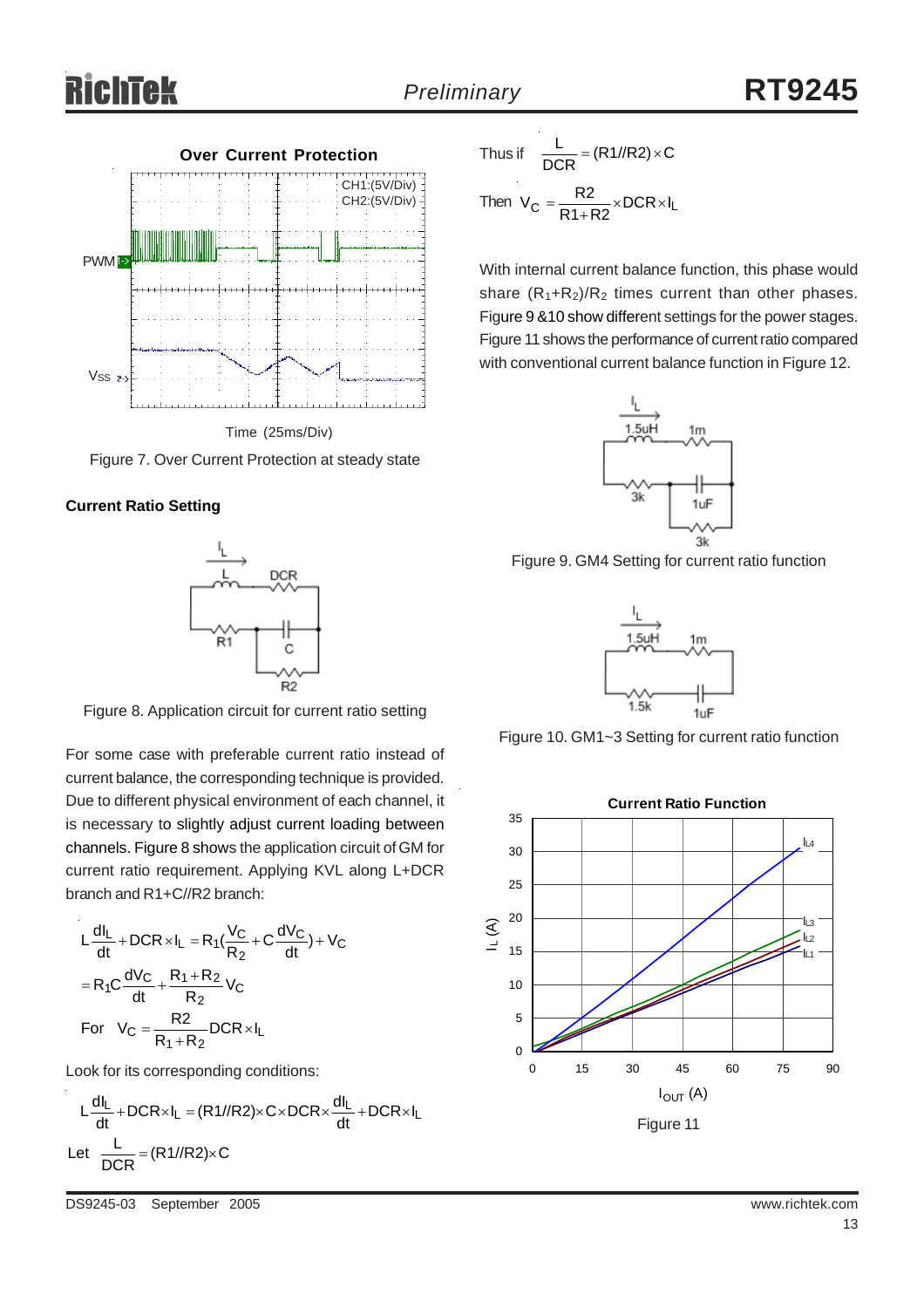





Figure13. Application circuit of GM

For load line design, with application circuit in Figure 13, it can eliminate the dead zone of load line at light loads.

 $V_{CSP} = V_{OUT} + I_L \times DCR$ 

if GM holds input voltages equal, then

$$
V_{CSP} = V_{CSN} \nI_X = \frac{V_{CSN}}{R_{CSN2}} + \frac{I_L \times DCR}{R_{CSN1}} \n= \frac{V_{OUT} + I_L \times DCR}{R_{CSN2}} + \frac{I_L \times DCR}{R_{CSN1}} \n= \frac{V_{OUT}}{R_{CSN2}} + \frac{I_L \times DCR}{R_{CSN2}} + \frac{I_L \times DCR}{R_{CSN1}}
$$

For the lack of sinking capability of GM,  $R_{CSN2}$  should be small enough to compensate the negative inductor valley current especially at light loads.

$$
\left|\frac{V_{\text{CSN}}}{R_{\text{CSN2}}}\!\geq\!\left|\!\frac{I_L\!\times\!DCR}{R_{\text{CSN1}}}\!\right|\right|
$$

Assume the negative inductor valley current is −5A at no load, then for

 $R_{CSN1} = 330\Omega$ ,  $R_{ADJ} = 160\Omega$ ,  $V_{OUT} = 1.300$ 

$$
\frac{1.3V}{R_{CSN2}} \ge \left| \frac{-5A \times 1m\Omega}{330\Omega} \right|
$$

 $R_{CSM2} \leq 85.8k\Omega$ 

Choose  $R_{CSN2} = 82k\Omega$ 



#### **VID on the Fly**

With external pull up resistors tied to VID pins, RT9245 converters different VID codes from CPU into output voltage. Figure 12 and Figure 13 show the waveforms of VID on the fly function.



www.richtek.com DS9245-03 September 2005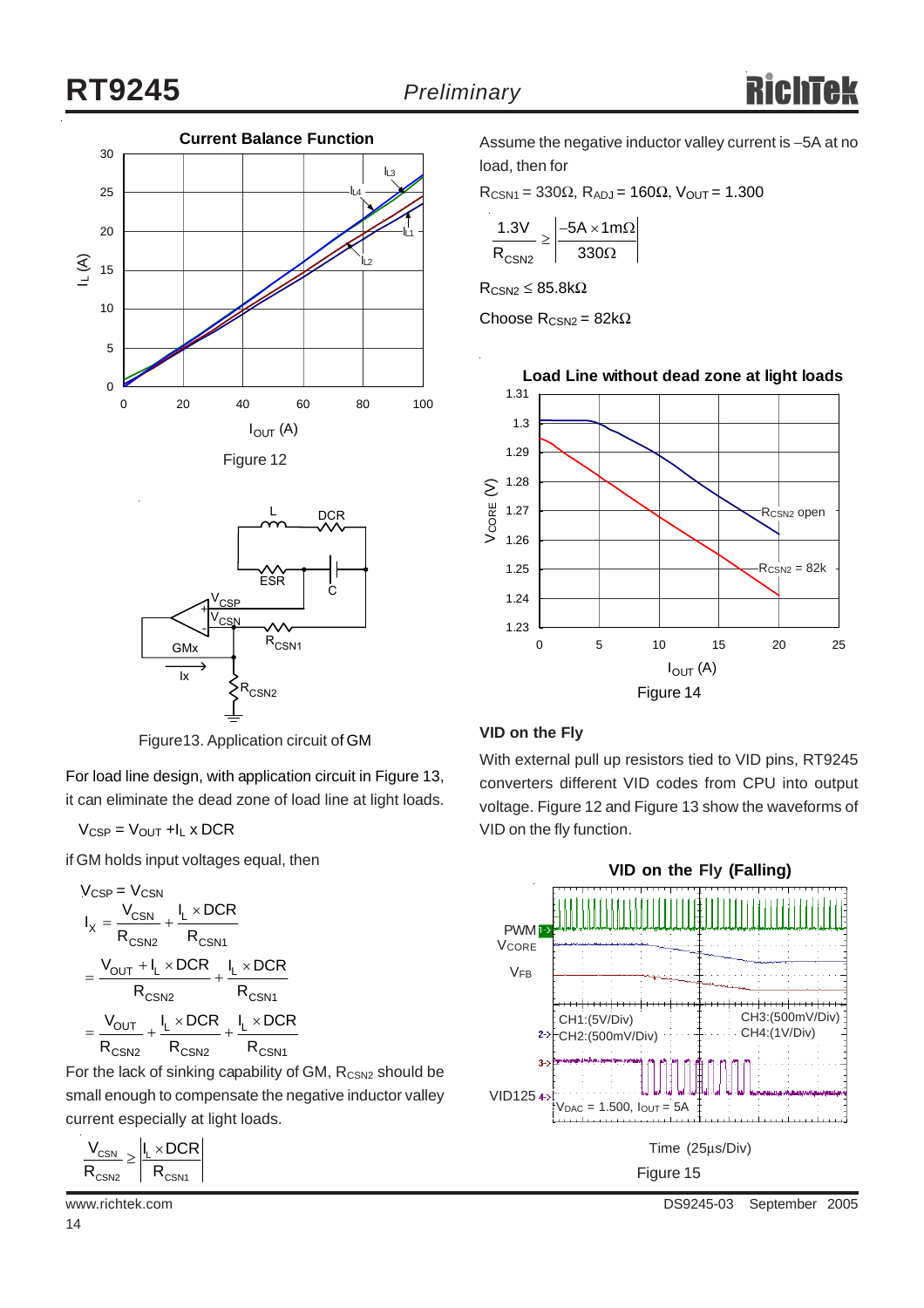





#### **Output Voltage Offset Function**

To meet Intel's requirement of initial offset of load line, RT9245 provides programmable initial offset function. With an external resistor  $R<sub>VOSS</sub>$  and voltage source at  $V<sub>OSS</sub>$  pin to set offset current  $I<sub>VOSS</sub>$ . One quart of  $I<sub>VOSS</sub>$  flows through RB1. Error amplifier would hold the inverting pin equal to V<sub>DAC</sub>-V<sub>ADJ</sub>. Thus output voltage is subtracted from V<sub>DAL</sub> – V<sub>ADJ</sub> for a constant offset voltage.

#### **PGOOD Function**

To indicate the condition of multiphase converter, RT9245 provides PGOOD signal through an open drain connection. The waveforms of PGOOD function are shown in Figure 15.



#### **PGOOD Waveform**





Figure 20. PGOOD Test Circuit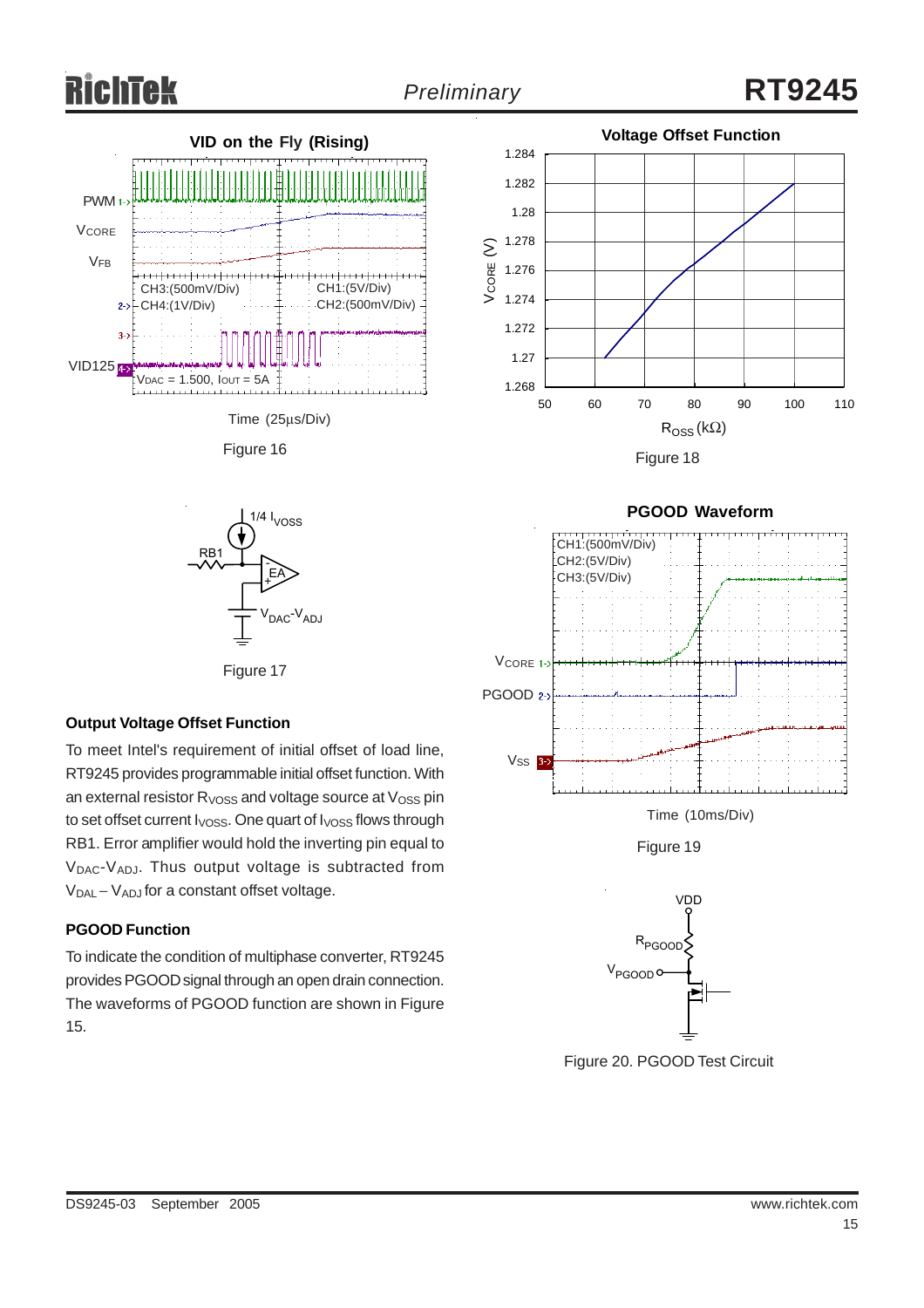#### Error Amplifier Characteristic

For fast response of converter to meet stringent output current transient response, RT9245 provides large slew rate capability and high gain-bandwidth performance.







Time (250ns/Div)





Figure 23. Gain-Bandwidth Measurement by signal A divided by signal B



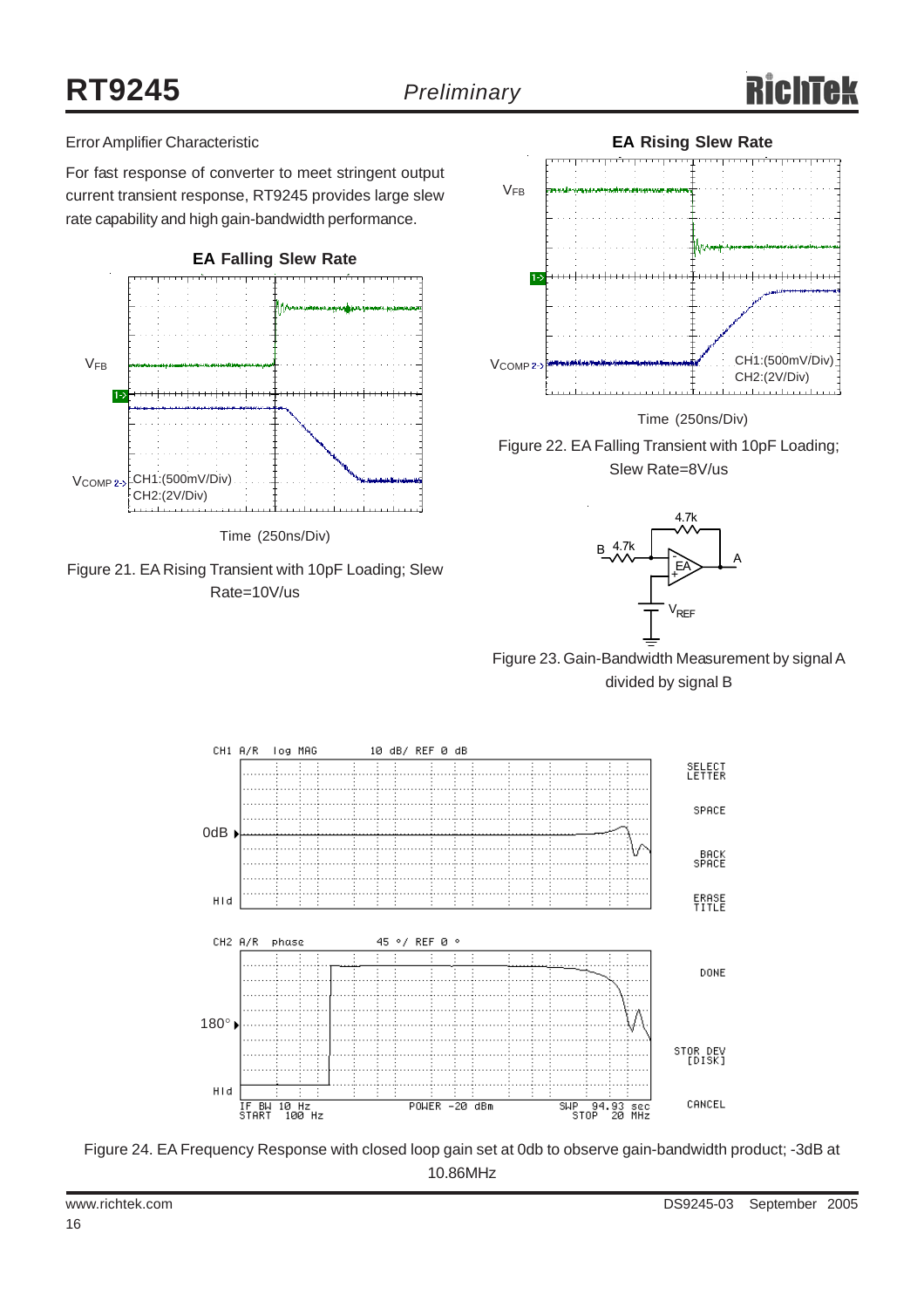#### **Design Procedure Suggestion**

- a.Output filter pole and zero (Inductor, output capacitor value & ESR).
- b.Error amplifier compensation & sawtooth wave amplitude (compensation network).
- c.Kelvin sense for VCORE.

#### **Current Loop Setting**

- a.GM amplifier S/H current (current sense component DCR, CSN pin external resistor value).
- b. Over-current protection trip point  $(R_{IMAX}$  resistor).

#### **VRM Load Line Setting**

- a.Droop amplitude (ADJ pin resistor).
- b.No load offset (R<sub>CSN2</sub>)
- c.DAC offset voltage setting (VOSS pin & compen- sation network resistor RB1).

#### **Power Sequence & SS**

DVD pin external resistor and SS pin capacitor.

#### **PCB Layout**

a.Kelvin sense for current sense GM amplifier input.

b.Refer to layout guide for other items.

#### **Voltage Loop Setting**

#### **Design Example**

#### **Given:**

Apply for four phase converter

 $V_{IN} = 12V$ 

 $V_{CORF} = 1.5V$ 

 $I_{LOAD (MAX)} = 100A$ 

 $V_{DROOP}$  = 100mV at full load (1mΩ Load Line)

OCP trip point set at 40A for each channel (S/H)

DCR =  $1 \text{m}\Omega$  of inductor at 25°C

 $L = 1.5$ uH

 $C_{\text{OUT}} = 8000 \mu F$  with 5m $\Omega$  equivalent ESR.

#### **1. Compensation Setting**

a. Modulator Gain, Pole and Zero:

From the following formula:

Modulator Gain =  $V_{\text{IN}}/V_{\text{RAMP}}$  = 12/2.4=5 (i.e 14dB)

where  $V_{\text{RAMP}}$ : ramp amplitude of saw-tooth wave

LC Filter Pole  $=$  = 1.45kHz and

 $FSR$   $Zero = 3.98kHz$ 

b. EA Compensation Network:

Select R1 = 4.7k, R2 = 15k, C1 = 12nF, C2 = 68pF and use the Type 2 compensation scheme shown in Figure 25. By calculation, the  $FZ = 0.88kHz$ ,  $FP = 322kHz$  and Middle Band Gain is 3.19 (i.e 10.07dB).



Figure 25. Type 2 compensation network of EA

The bode plot of EA compensation is shown as Figure 26.

The bode plot of power stage is shown as Figure 27. The total loop gain is in Figure 28.

#### **3. Over-Current Protection Setting**

Consider the temperature coefficient of copper 3900ppm/°C,

| $\frac{1}{1}$ $\times$ $\frac{V_{IMAX}}{V}$ | $\overline{\phantom{a}}$ | $I_L \times DCR$         |
|---------------------------------------------|--------------------------|--------------------------|
| 2 $RIMAX$                                   |                          | 3 RCOMMON                |
| 1 1.690V                                    | →                        | $40A \times 1.39m\Omega$ |
| 2 RIMAX                                     |                          | 330O<br>3                |

Let  $R_{IMAX} = 14k\Omega$ 

#### **4. Soft-Start Capacitor Selection**

For most application cases, 0.1μF is a good engineering value.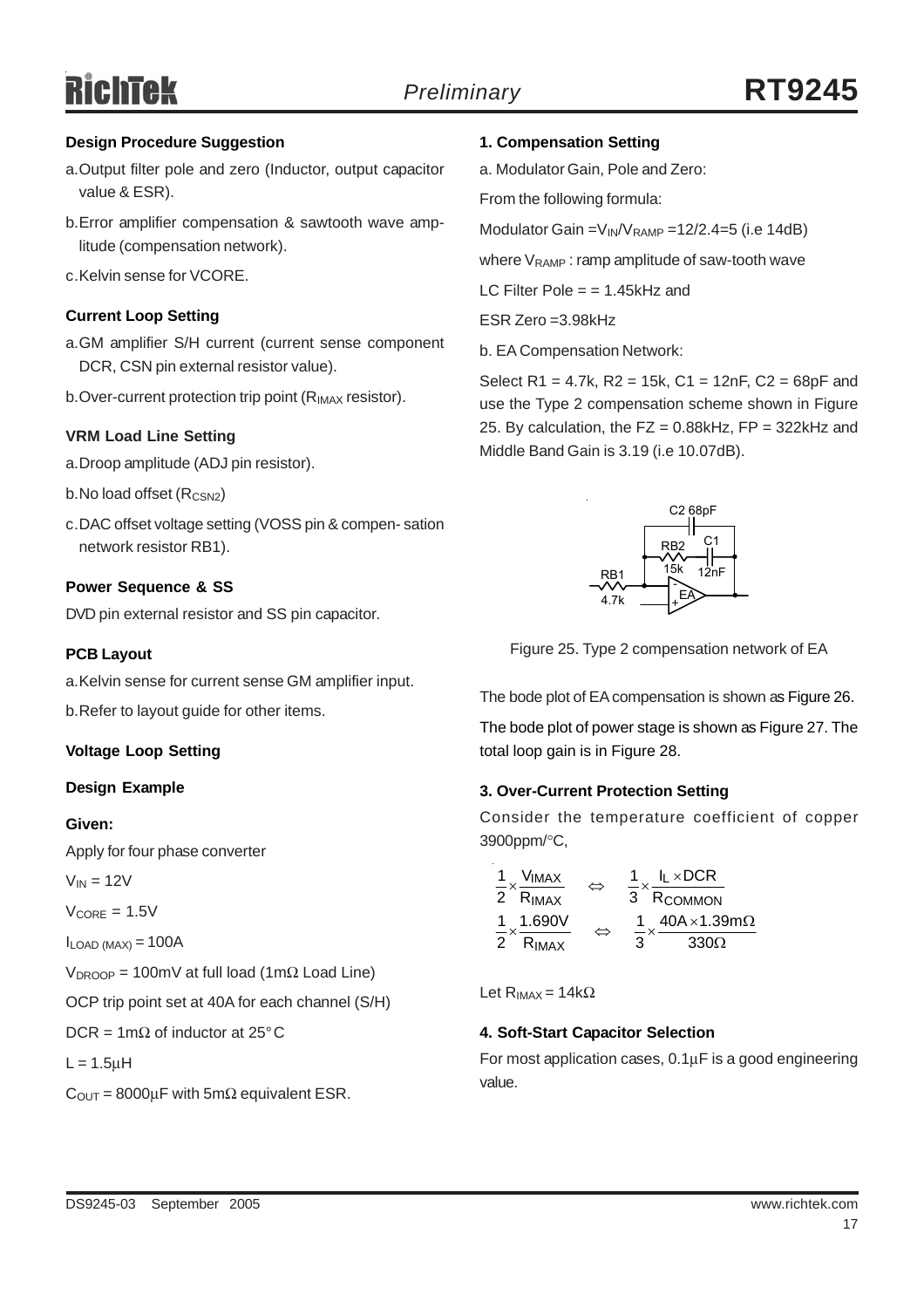

Figure 26. The Frequency Response of the Compensator Network



Figure 27. The Frequency Response of Power Stage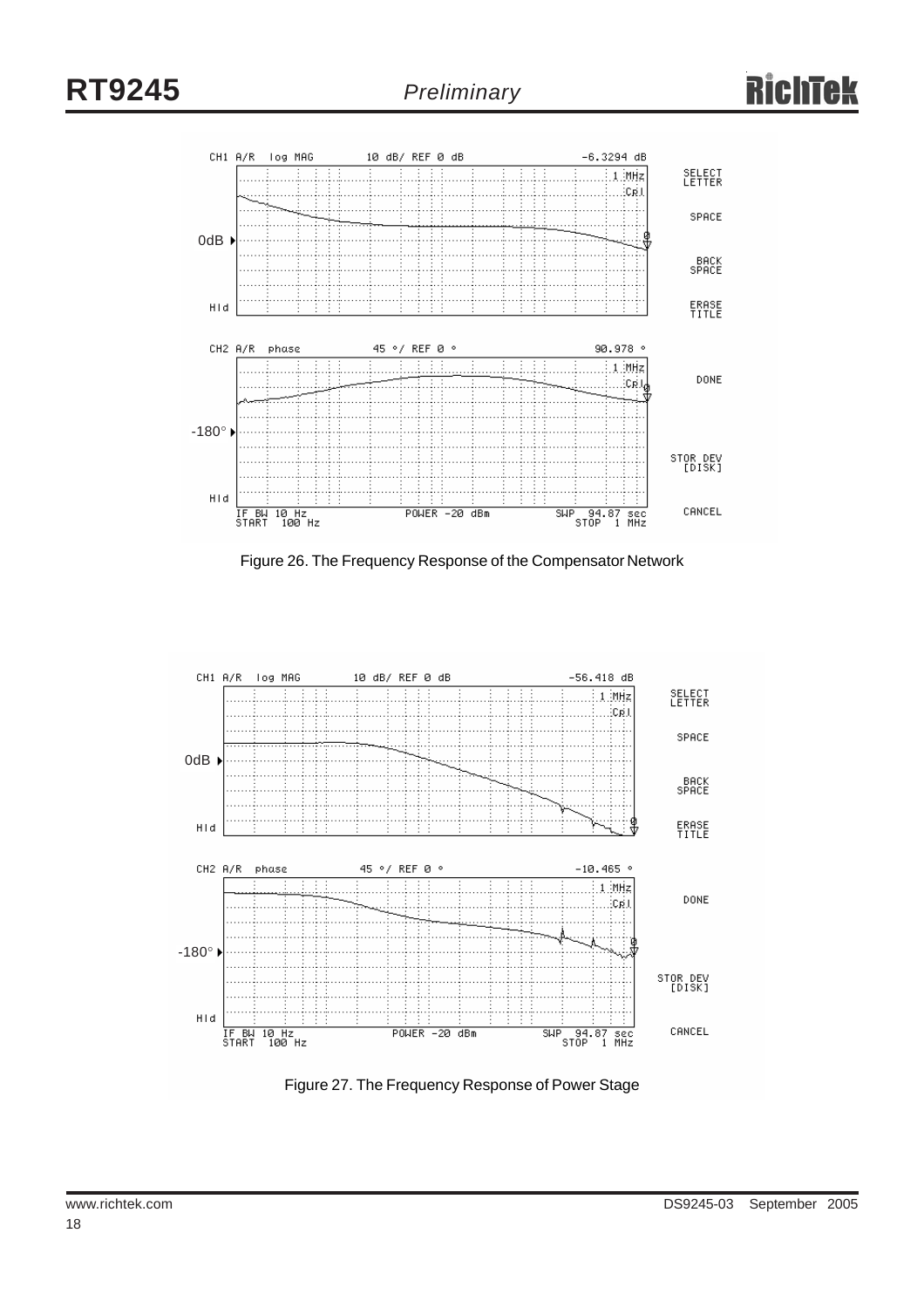

Figure 28. The Loop Gain of Converter

# **Layout Guide**

Place the high-power switching components first, and separate them from sensitive nodes.

**1. Most critical path: the current sense circuit is the most sensitive part of the converter. The current sense resistors tied to CSP1,2,3,4 and CSN should be located not more than 0.5 inch from the IC and away from the noise switching nodes. The PCB trace of sense nodes should be parallel and as short as possible. Kelvin connection of the sense component (additional sense resistor or Inductor DCR) ensures the accurate stable current sensing.**

## **Keep well Kelvin sense to ensure the stable operation!**

- 2. Switching ripple current path:
	- a. Input capacitor to high side MOSFET.
	- b. Low side MOSFET to output capacitor.
	- c. The return path of input and output capacitor.
	- d. Separate the power and signal GND.
	- e. The switching nodes (the connection node of high/low side MOSFET and inductor) is the most noisy points. Keep them away from sensitive small-signal node.
	- f. Reduce parasitic R, L by minimum length, enough copper thickness and avoiding of via.
- 3. MOSFET driver should be closed to MOSFET.
- 4. The compensation, bypass and other function setting components should be near the IC and away from the noisy power path.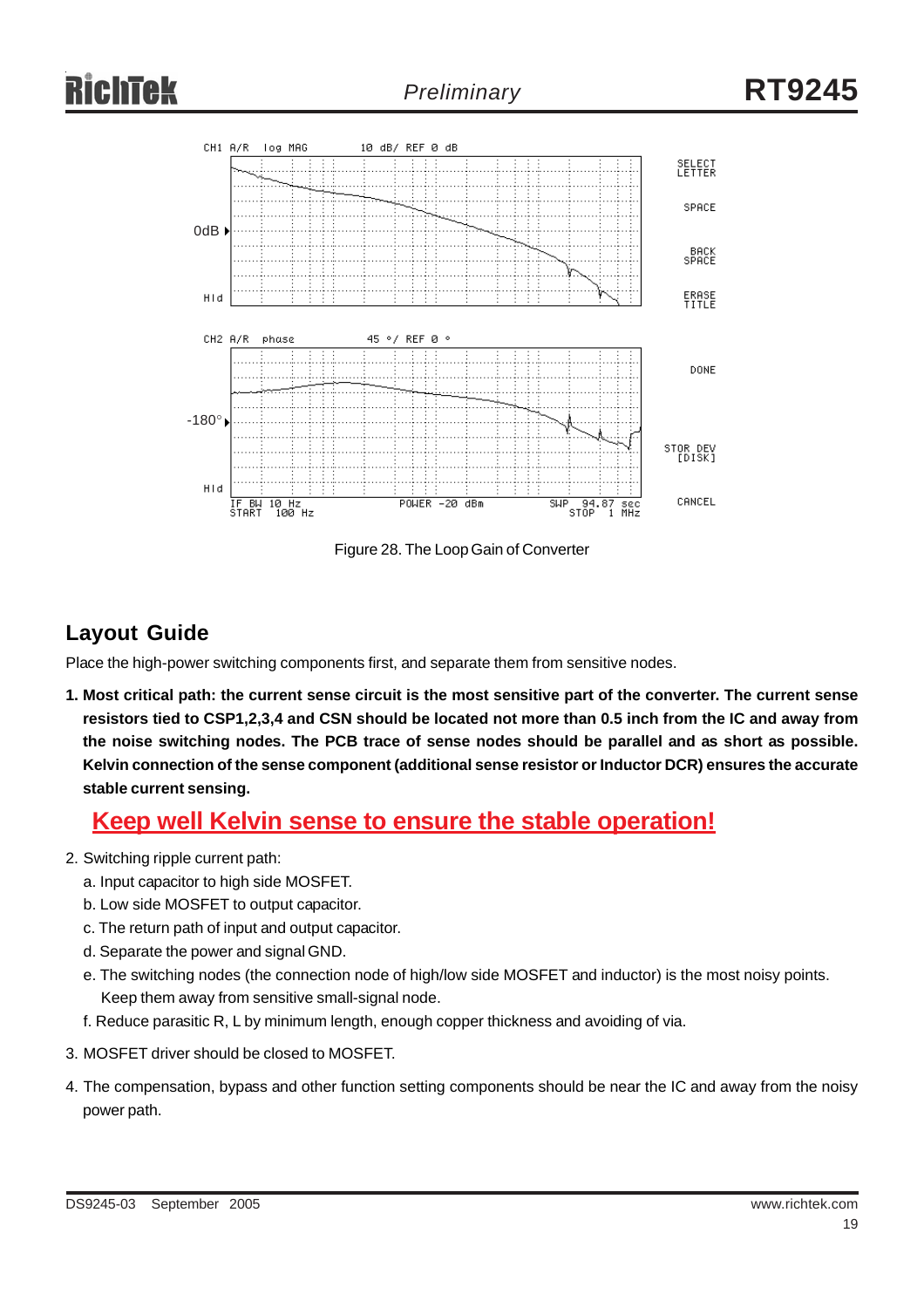

Figure 29. Power Stage Ripple Current Path



Figure 30. Layout Consideration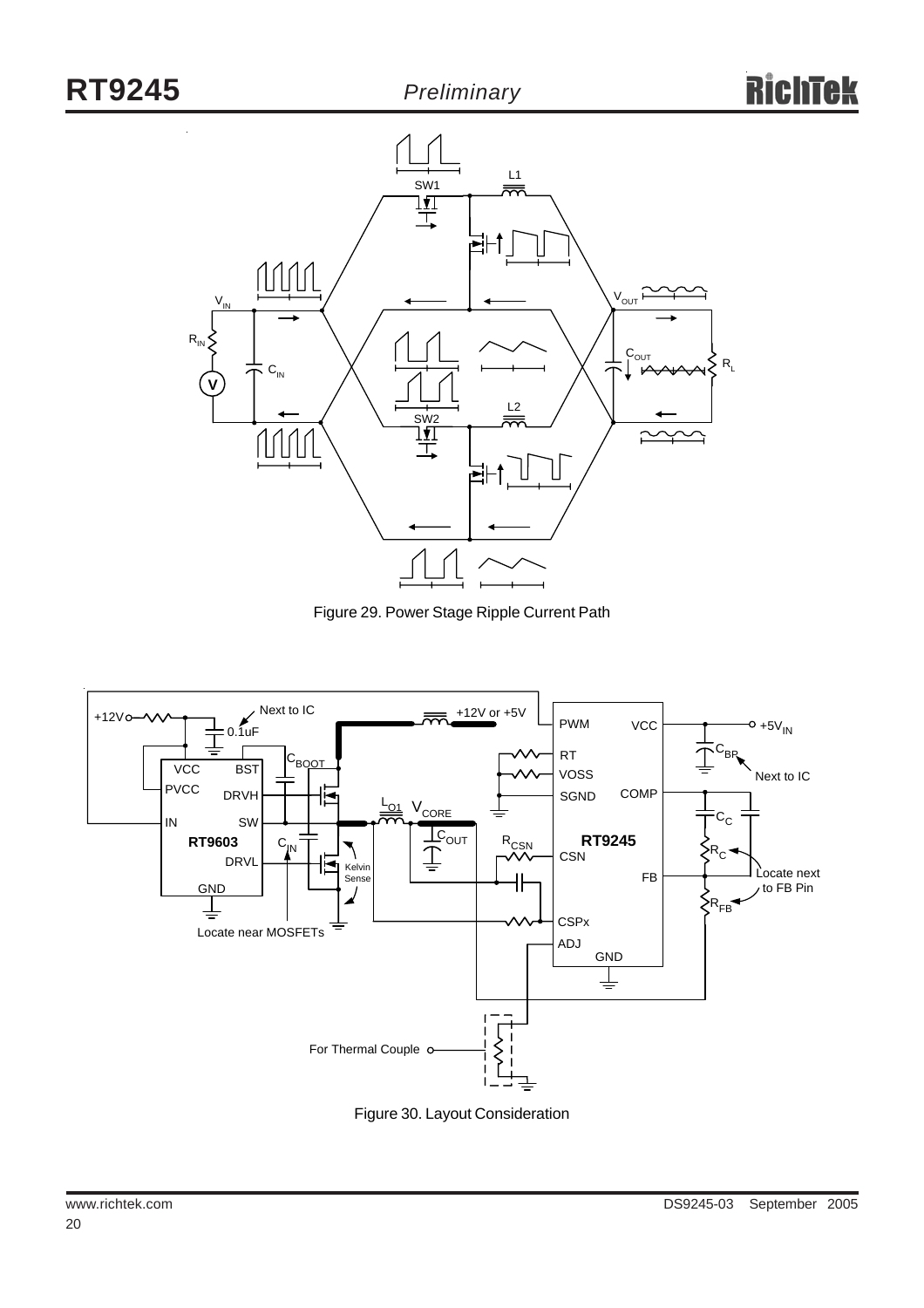

Figure 31. Layout of power stage

Test Conditions:

VIN : 12V

VOUT : 1.300V

 $F_{SW}$ : 200 $kHz$ 

 $I_{\mathsf{OUT}}$ : 80A

Phase Number : 4 Phases

U-MOSFET : IR3707 x 1 (9.5mΩ x 9.6nC)

L-MOSFET : IR8113 x 2 (6.0mΩ x 22nC)

L : 1.5uH

DCR : 1m

CIN : 1000uF x 8

 $C<sub>OUT</sub>: 1000uF x 8$ 

Snubber : 2R2+3.3nF

Air Speed : Using MAGIC MGA8012HS FAN with 5VDC drive.

| P <sub>1</sub> | P <sub>1</sub> | P <sub>1</sub> | P <sub>1</sub> | P <sub>2</sub> | P <sub>2</sub>  | P <sub>2</sub> | P <sub>2</sub> |
|----------------|----------------|----------------|----------------|----------------|-----------------|----------------|----------------|
| <b>Driver</b>  | M1             | M <sub>2</sub> | M <sub>3</sub> | <b>Driver</b>  | M4              | M <sub>5</sub> | M <sub>6</sub> |
| $55^{\circ}$ C | $58^{\circ}$ C | $58^{\circ}$ C | $56^{\circ}$ C | $56^{\circ}$ C | $60^{\circ}$ C  | $60^{\circ}$ C | $60^{\circ}$ C |
|                |                |                |                |                |                 |                |                |
| P <sub>3</sub> | P <sub>3</sub> | P <sub>3</sub> | P <sub>3</sub> | P <sub>4</sub> | P <sub>4</sub>  | P <sub>4</sub> | P <sub>4</sub> |
| <b>Driver</b>  | M7             | M8             | M9             | <b>Driver</b>  | M <sub>10</sub> | M11            | M12            |
| $55^{\circ}$ C | $64^{\circ}$ C | $64^{\circ}$ C | $65^{\circ}$ C | $59^{\circ}$ C | $69^{\circ}$ C  | $66^{\circ}$ C | $61^{\circ}$ C |

Note:  $V_{IN}$  = 10.835V;  $I_{IN}$  = 10.6A;  $V_{OUT}$  = 1.2127V;  $I_{OUT}$  = 80A;  $\eta$  = 84.47%